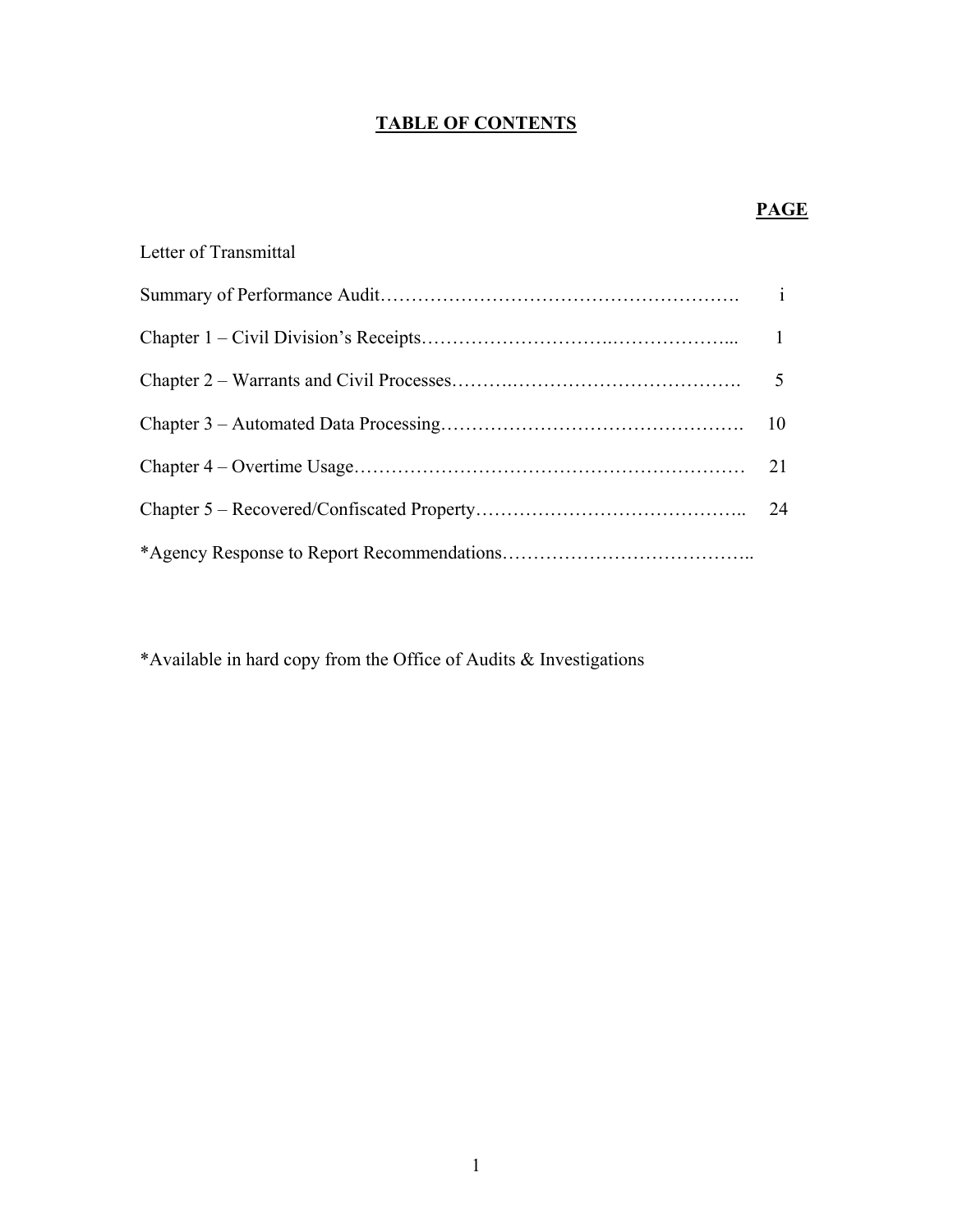# **OFFICE OF THE SHERIFF SUMMARY OF PERFORMANCE AUDIT NOVEMBER 2003**

The Office of Audits and Investigations performed an audit of various Divisions and systems within the Office of the Sheriff in accordance with the County Charter.

# **Areas Examined:**

- Internal controls over the Civil Division's cash collection function.
- $\Box$  Performance standards in the processing of warrants and civil papers in various Divisions of the Office
- Information technology support within the agency, as well as, associated information technology organizational structure and controls.
- □ Policy pertaining to the assignment and use of overtime hours within the agency.
- The safeguarding and processing of recovered and confiscated property items handled by the agency.

# Summary of Findings

- Lack of written procedures for the Civil Division's collection function, and inadequate controls over the cash handling processes.
- $\Box$  Untimely servicing of papers and warrants, due in part to staffing shortages.
- Delays in data entry to the MILES/NCIC system.
- Vulnerability of various data processing systems due to excessive reliance on a single staff person.
- Unstructured approach to training bureau staff responsible for handling critical Identification Card System.
- **Unauthorized access to important databases was granted to certain user agencies** in violation of State regulations.
- Lack of interconnectivity among certain databases may jeopardize the safety of sworn personnel.
- Excessive overtime compensation earned by deputies.
- $\Box$  Delays in the transfer of recovered and confiscated property to the Police Department.

We wish to thank the staff of the Office of the Sheriff for their assistance and cooperation. We are available to provide any further clarification relating to the recommendations contained in this report, or professional assistance in any other area where the agency may have concerns or questions.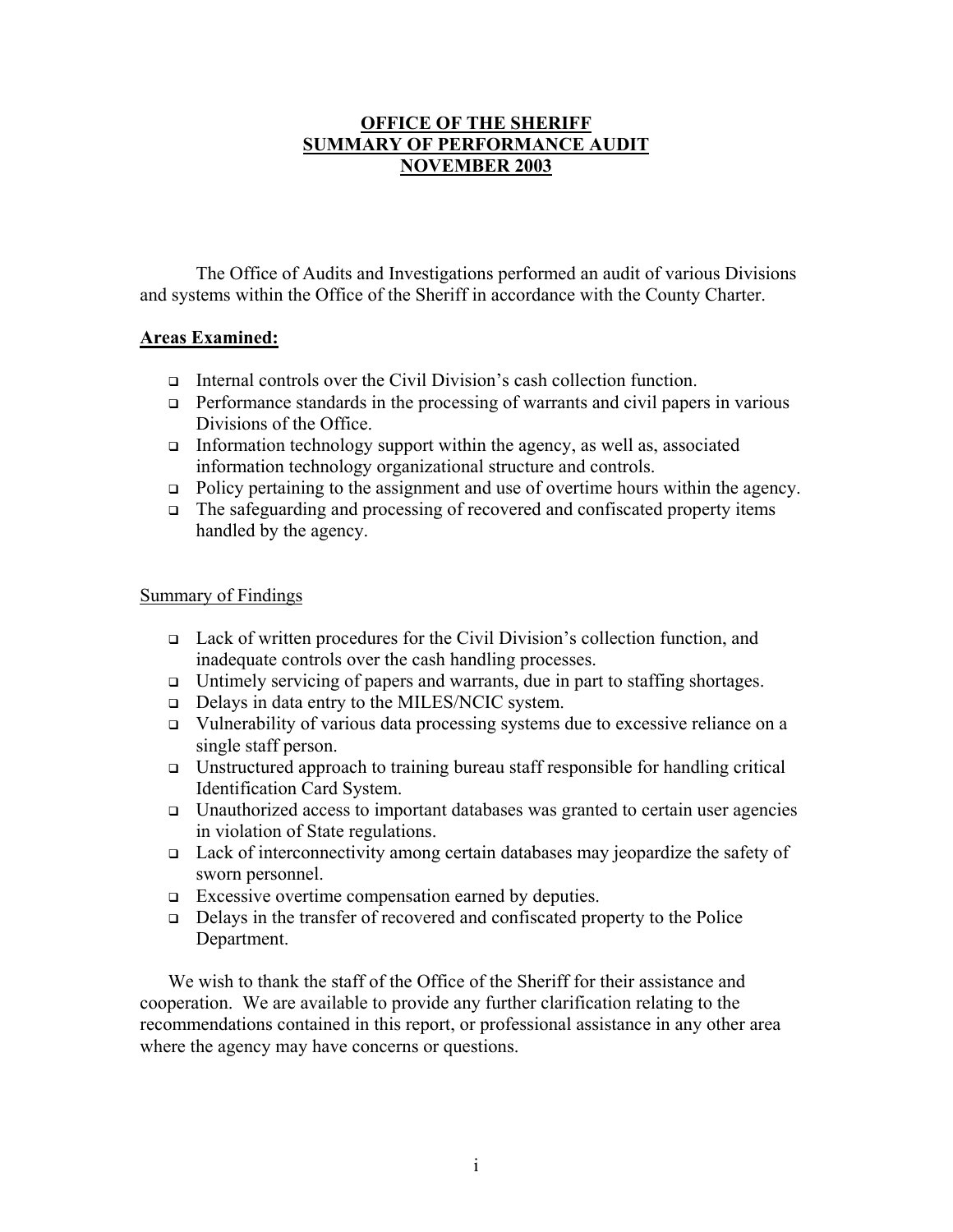# **OFFFICE OF THE SHERIFF PERFORMANCE AUDIT**

# **CHAPTER 1**

### **CIVIL DIVISION'S RECEIPTS**

#### INTRODUCTION AND SCOPE

The Office of the Sheriff is responsible for the collection of fines, court costs, and judgments made by the Circuit Court and the District Court. Some of these collections include evictions revenue, peace order revenue, and emergency petition payments. The Civil Division is the arm of the agency that has the primary responsibility for the collection of these receipts.

The objective of our audit procedures on the cash collection function of the agency was to ensure that receipts were properly recorded, and safeguarded from collection through deposit. We further reviewed the internal controls over this function to determine if the misuse or misappropriation of receipts would be detected by existing controls in a timely manner, and to determine if management established appropriate procedures over this function to ensure that receipts are processed appropriately.

The scope of our testing included activity for fiscal years' 2001 and 2002, and encompassed a sample of various types of revenue collected by the agency.

### FINDINGS, COMMENTS, AND RECOMMENDATIONS

### Lack of Written Procedures for Revenue Collections

During our audit of the agency's cash collection function we determined that the agency does not have updated written procedures pertaining to this activity.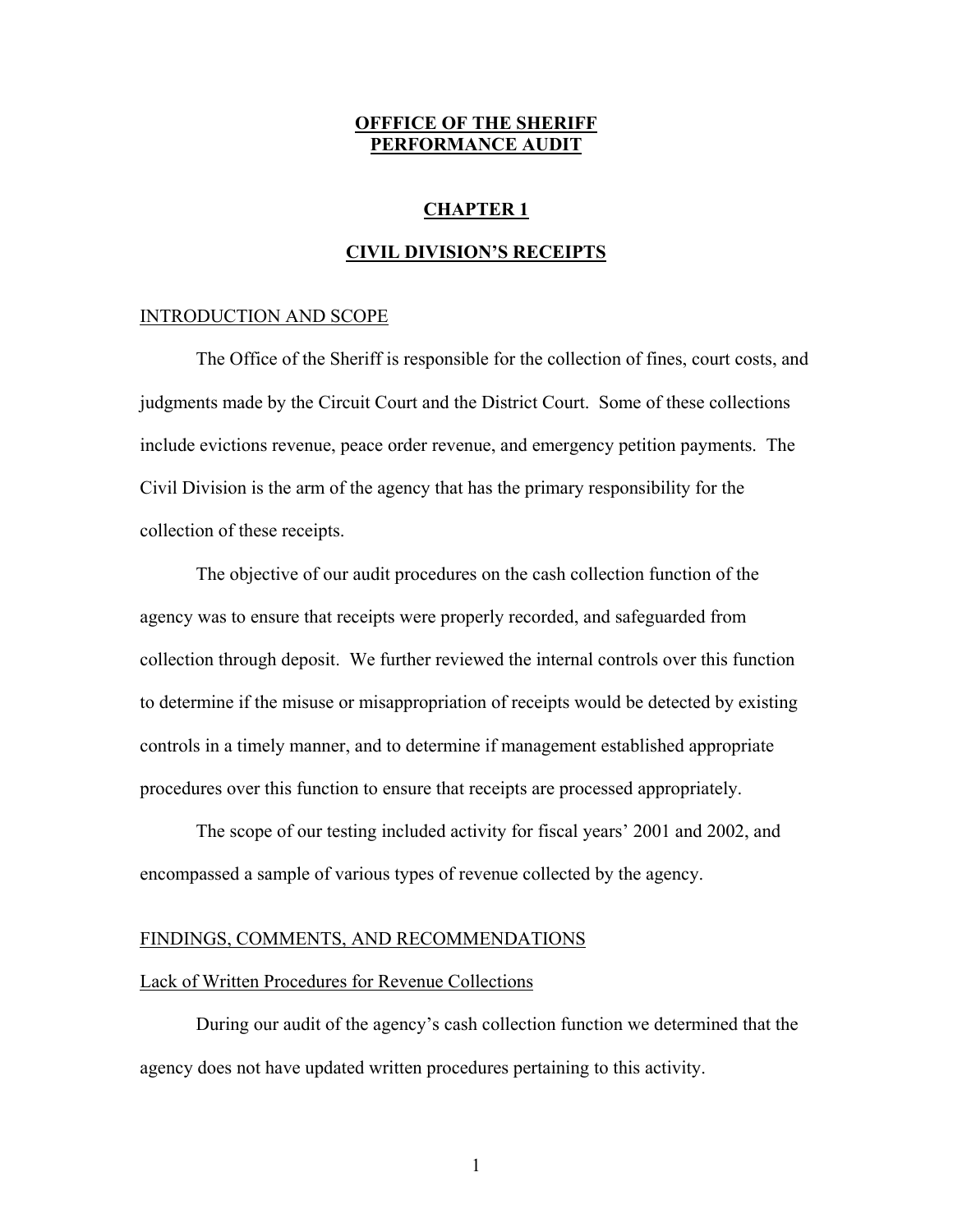The General Accounting Office in its publication on internal control standards (GAO/AIMD-00-21.3.1) recommends the following:

> "Internal control and all transactions and other significant events need to be clearly documented, and the documentation should be readily available for examination. The documentation should appear in management directives, administrative policies, or operating manuals and may be in paper or electronic form. All documentation and records should be properly managed and maintained."

 The cash collection function is a significant activity of the Office of the Sheriff and, as such, this function and its accompanying procedures should be properly documented. The Department's staff was unable to provide us with an updated copy of this documentation.

 Without written procedures, the continuity of an activity may be threatened if there is unexpected staff turnover and the introduction of new employees to an unfamiliar activity. The lack of written procedures may also result in the collection activity being carried out inconsistently by different staff. Written procedures may protect the agency from unplanned interruptions in that activity. Further, it establishes proper procedural guidelines to abide by which lends to the integrity of the process and reduces the risk of improper accounting or handling of funds. Written procedures serve to reinforce management's objectives for the activity and to ensure that these objectives are consistently considered. We therefore recommend that:

**1. The Sheriff develops and implements a cohesive, current set of written procedures for all the department's fee/revenue collection activity and implements periodic quality control reviews to ensure staff compliance with those procedures.**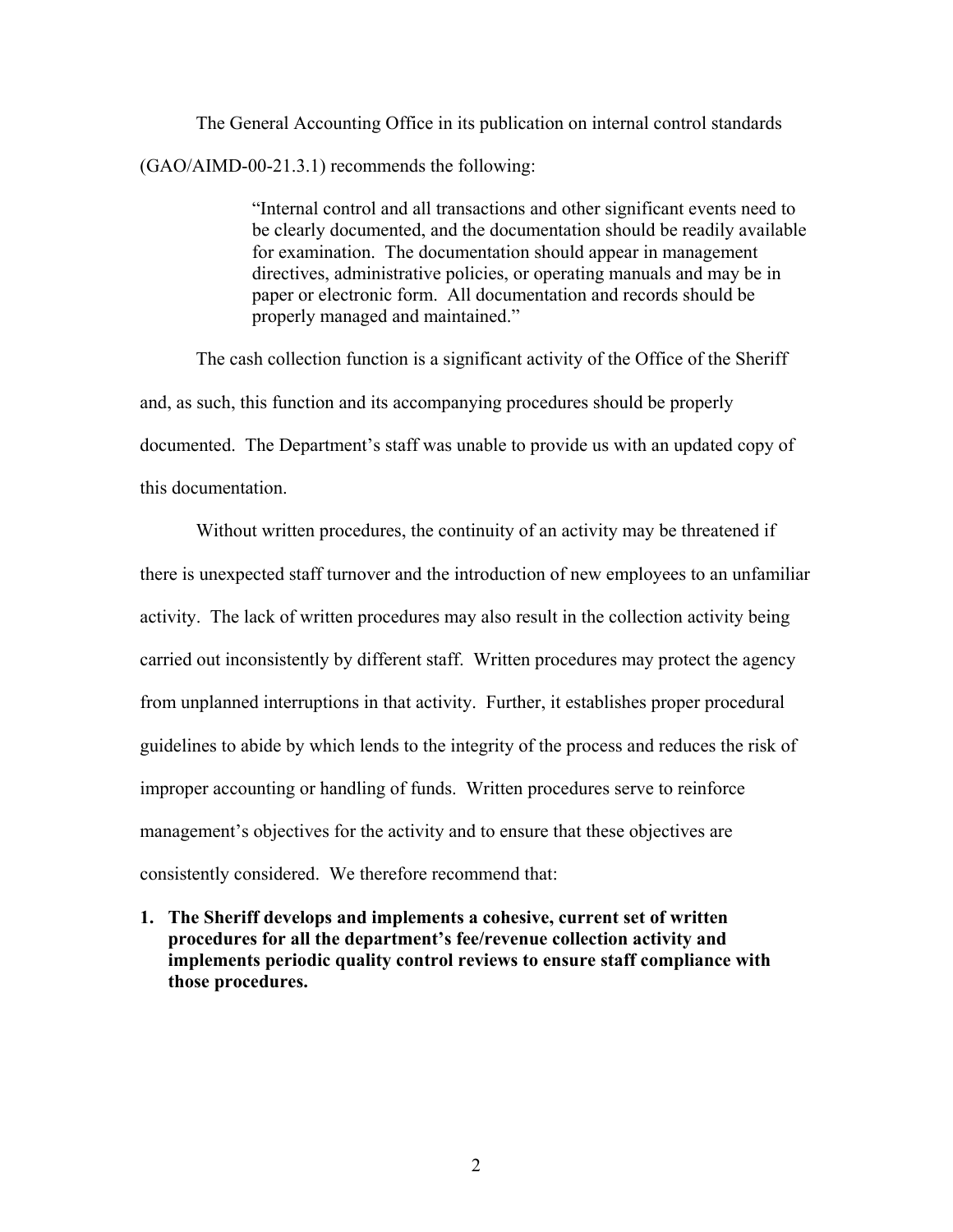### Inadequate Record Keeping and Reconciliation of Receipts

 During the course of our examination we observed that the agency's use of their receipt logbook was inconsistent and that it was not being reconciled to actual deposits.

 In order to maintain proper accountability over payments received, prudent business practice would suggest that a log of all receipts be prepared by the first person who handles those receipts and that a reconciliation of actual deposits to that receipt log be performed. As more individuals handle funds throughout the revenue collection process it creates the additional risk of funds being mishandled and, therefore, it is important that a log of receipts be done at the earliest stage of the process.

Administrative Procedure (AP) 346, which sets forth the County's revenue collection and transmittal procedures, also encourages the use of a permanent register to record funds received by an agency. AP 346 suggests that this register includes the individual making payment, the date received, the purpose, the amount, and any other relevant information. Furthermore, AP 346 requires that a reconciliation be performed between the amounts deposited at the Treasury to the permanent register.

During our audit test work, we observed that in some of the cases where the receipt logbook was used, the entries were illegible which led to difficulty in identifying and tracking the receipt to deposit. Additionally, receipts were not used in a sequential order which reduced our assurance that all receipts were properly accounted for. Receipt forms that are not used should be voided and the original copy left intact for internal control purposes.

If a logbook is not utilized for receipts, it reduces the assurance that all funds received actually made it to deposit at the Treasury Division. If reconciliation between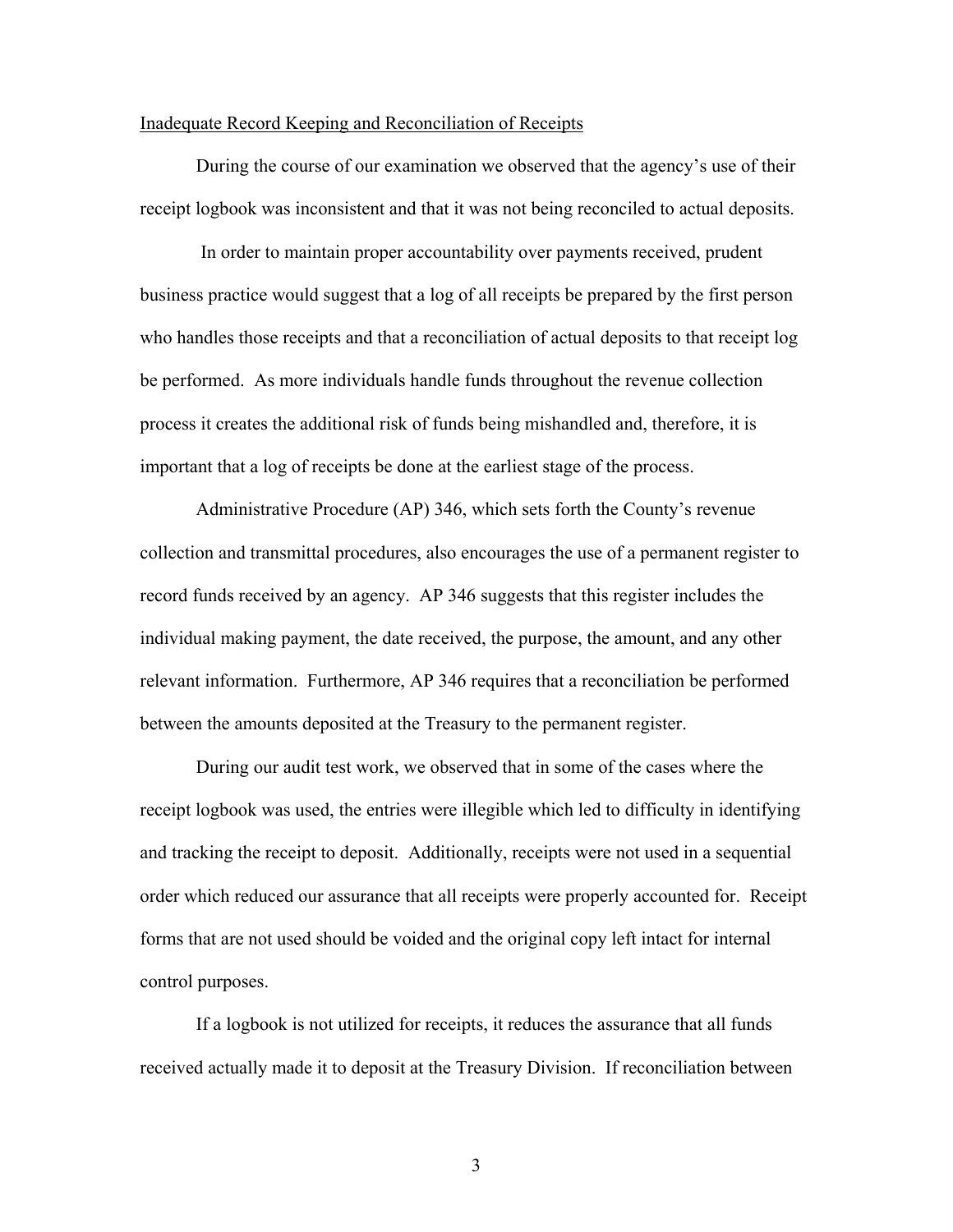the receipt logbook and the actual deposit records is not performed, it decreases the chance that a misappropriation of receipts would be detected in a timely manner.

We recommend that:

# **2. The Sheriff emphasize the importance of the use of receipt logbooks to all staff responsible for the collection of funds, providing them with instructions for their proper completion and ensuring that periodic reconciliations are performed.**

# Check Receipts Are Not Restrictively Endorsed

 The Office of the Sheriff is not complying with County procedures in utilizing a restrictive endorsement on checks received by the agency.

Administrative Procedure 346 requires that checks received by County agencies

should be immediately endorsed restrictively with a stamp that indicates "For Deposit

Only to the Account of Prince George's County, Maryland".

In conducting our audit procedures, we observed the processing of checks received by the agency and examined several deposit packages noting that checks were not being restrictively endorsed. The lack of a restrictive endorsement may allow for a misplaced check to be negotiated by an unauthorized party.

We recommend that:

**3. The Sheriff instruct all personnel that handle receipts to comply with Administrative Procedure 346 as it pertains to restrictively endorsing checks received.**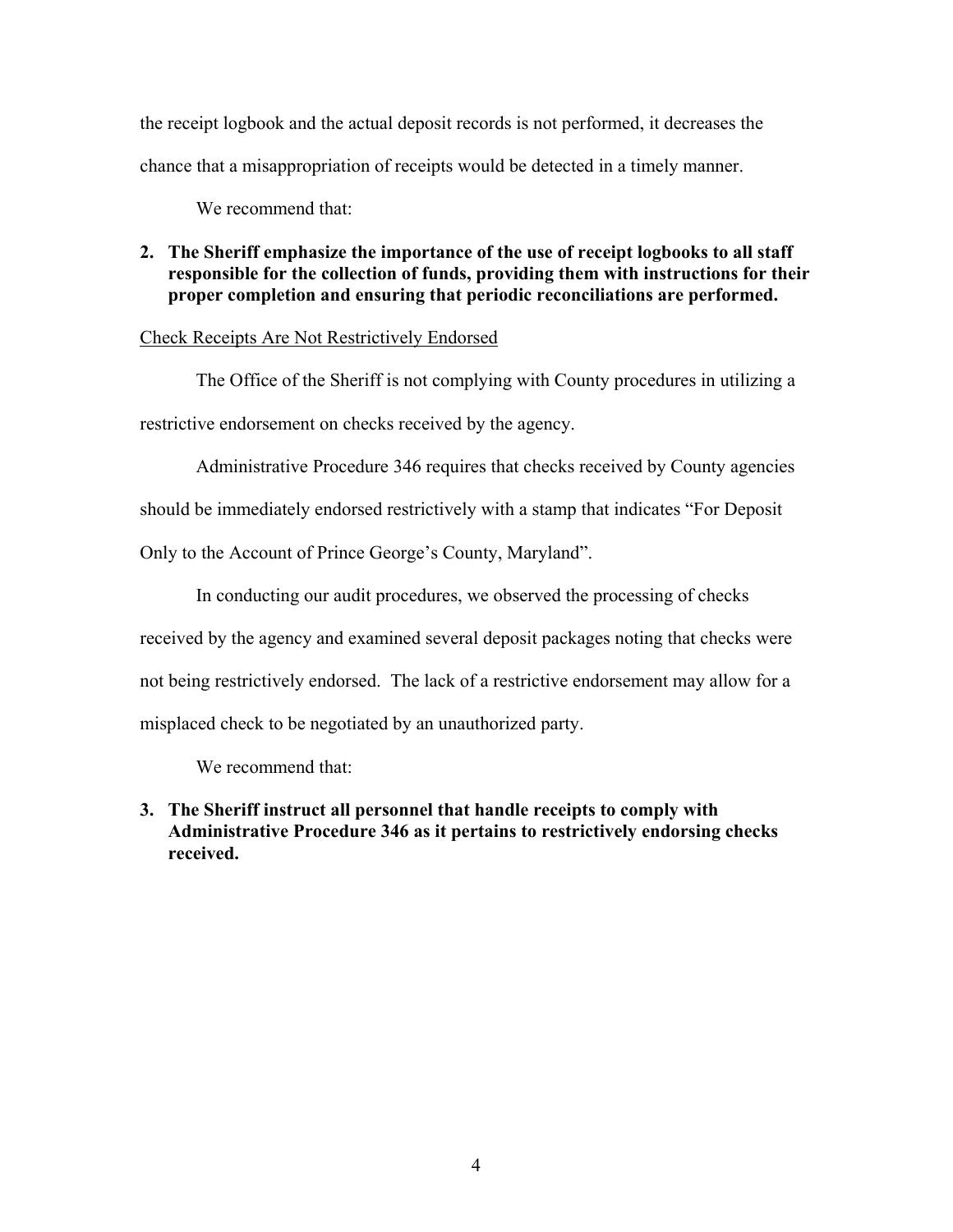# **CHAPTER 2**

### **WARRANTS AND CIVIL PROCESSES**

### INTRODUCTION AND SCOPE

 The Office of the Sheriff serves as the law enforcement arm of the courts and as a provider of support services to other law enforcement agencies. The Office provides a number of services to the community including the service of all criminal warrants and indictments, the service of civil processes including landlord and tenant actions, all warrants and process service necessary in connection with child support enforcement and domestic violence activities.

We examined the papers served in each of the following Divisions:

- ¾ Domestic Violence Division
- $\triangleright$  Criminal Operations Division
- $\triangleright$  Civil Division
- $\triangleright$  Child Support Enforcement Division

In this chapter, we have selected for presentation those areas for which we are recommending improvements or which otherwise merit discussion. Additional findings and recommendations, relating to our examination of information system processes affecting these Divisions, are presented in Chapter 3 of this report.

# FINDINGS, COMMENTS, AND RECOMMENDATIONS

### Domestic Violence Papers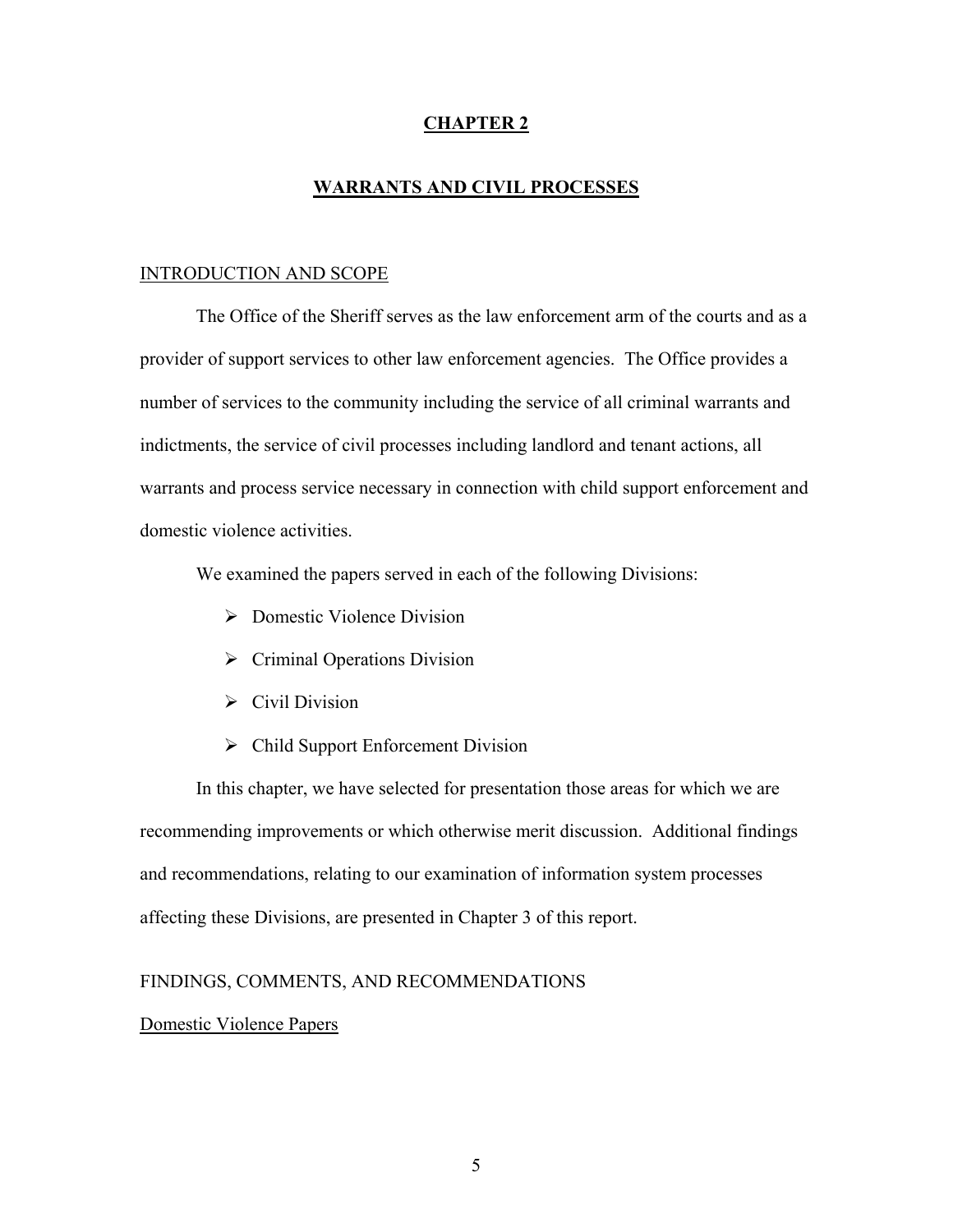The service rate of the Domestic Violence Division is 75%, which is 15% below the State of Maryland's service rate, and 25% below the agency's desired target rate. Further, the Office was not meeting the data entry timing requirements of the Maryland Interagency Law Enforcement System (MILES) and the National Crime Information Center (NCIC) databases.

Title 4, Subtitle 5, Section 4-505, of the Domestic Violence Orders of Protection Article – Family Law of the Annotated Code of Maryland requires that the Domestic Violence Unit of the Office of the Sheriff serve temporary ex parte orders immediately. Title 3, Subtitle 15, Section 3-1504, of the Peace Orders Article – Courts and Judicial Proceedings of the Annotated Code also requires that temporary peace orders be served immediately upon the respondent.

Additionally, the Family Violence Council (FVC) recommends and MILES requires that entries in the MILES/NCIC systems be done within 24 hours of the issuance of an ex parte/protective order. Failure to comply with the timely entry of data into these systems could jeopardize the agency's access to critical databases. Domestic violence papers (ex parte and peace orders) provide relief and protection to victims of domestic violence. It is important that these papers be served in an urgent manner to prevent additional injuries to involved parties. Because of the elusive nature of the respondents being served, the time it takes to serve these papers can be prolonged. Additionally, service of these papers often requires additional staffing for field visits due to the respondent's inclination to be violent.

Based on statistics reported by the FVC, the State's service rate is approximately 90%, which means that the County's service rate falls short of the State's standards,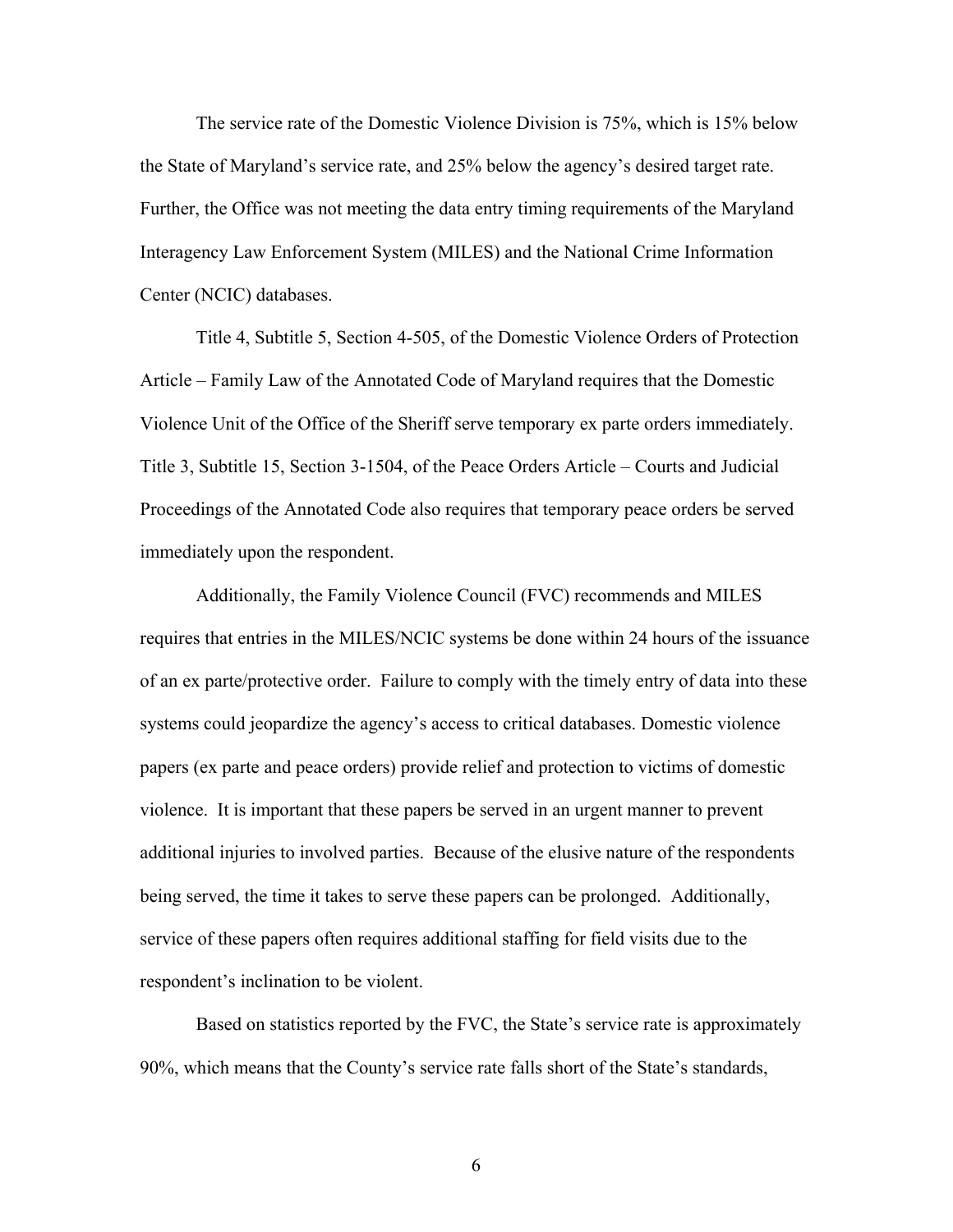though the FVC does recommend a service rate of at least 75%. Therefore, the County is at the threshold of failing to meet the minimum of service standards.

The agency's staff informed us that one of the reasons for the current service rate percentage is that the County's Sheriff Department is responsible for a significant volume of the State's total of statewide protective and peace orders. This is reported at approximately 25%. Additionally, agency staff states that the Domestic Violence Division is severely understaffed and as such cannot serve papers in a timely manner.

In June 2002, we conducted a survey of neighboring jurisdictions staffing levels and the number of papers served by units responsible for serving domestic violence papers. We discovered that Baltimore City and Montgomery County had served an average of 400 and 173 domestic orders, with 18 and 12 assigned deputies, respectively. The Prince George's County's Sheriff Department averages 570 orders with 4 assigned deputies. As such, the Prince George's County's Sheriff Department deputies would have to serve an average of 142 orders monthly to keep pace with incoming orders, while Baltimore City and Montgomery County's deputies would only have to serve 22 and 14 orders respectively.

Sheriff staff also explained that the reason for the lack of timely updates to the MILES/NCIC system is due to staff turnover. The system requires specialized training for data entry clerks to ensure its accuracy and reliability. This training is also a requirement for participation/access to these databases.

Additionally, the demand for service of domestic violence orders is expected to increase since the passage of a law enabling District Court Commissioners to issue Interim Protective Orders 24 hours a day seven days a week.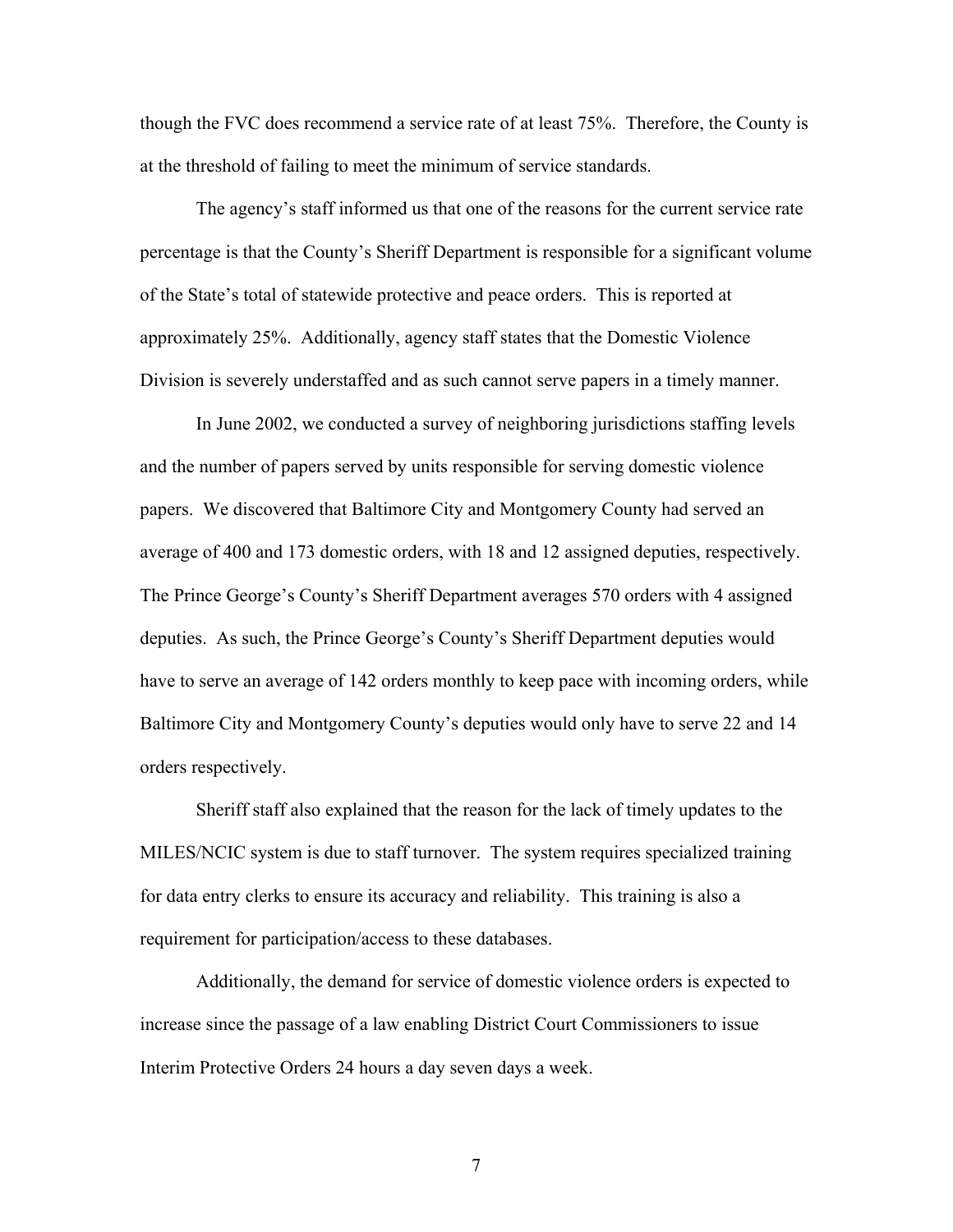We recommend that:

- **1. The Sheriff take the necessary steps to ensure that the Domestic Violence Unit has a sufficient amount of personnel, commensurate with industry standards, to ensure that ex parte and temporary peace orders are served in a timely manner in accordance with current standards.**
- **2. We further recommend that the Sheriff ensures that staff responsible for data entry to the MILES/NCIC system receive the adequate training and support necessary to ensure that data entry for ex parte and peace orders are done within 24 hours.**

#### Criminal Warrants Processing

 Our review confirmed that the Office of the Sheriff continues to have a significant backlog of unserved warrants numbering approximately 38,000.

The Office of the Sheriff's, Criminal Operations Division (COD) investigates and serves all warrants and indictments issued by the Circuit Court and District Court. The Division also serves warrants sworn to by citizens, County agencies, and other jurisdictions. Additionally, the Division handles all extraditions from other jurisdictions. Incoming criminal warrants received by the agency approximates 30,000 per year.

 The COD, in conjunction with the efforts of Municipal, State, and County law enforcement efforts, nets a service of approximately 28,000 criminal warrants annually. As such, the Division is having great difficulty in keeping up with the annual intake warrants and therefore cannot make a significant dent in reducing the existing backlog of outstanding warrants. Warrants should be served within 48 hours of receipt.

 The servicing of warrants has been impaired due to insufficient staffing. At the time of our fieldwork, the Division had 5 sworn personnel. This unit alone, exclusive of their partnership with outside agencies, served approximately 9,032 warrants for the year completed, resulting in an average of 1,800 warrants served per deputy. This far exceeds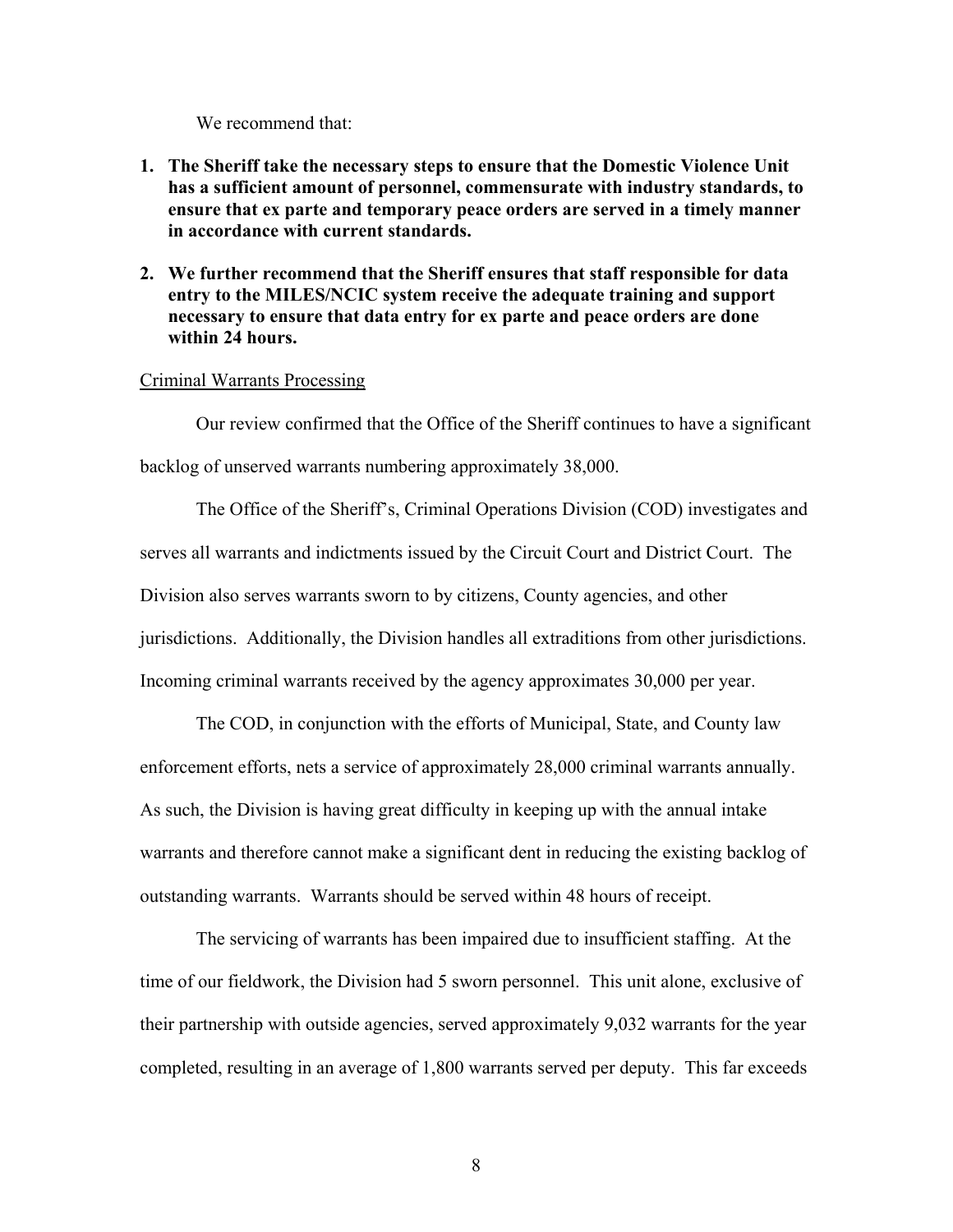the average number served per deputy in neighboring jurisdictions, as well as, industry standards. This is largely a result of the larger staffs and smaller workloads of these jurisdictions. For example, in Montgomery County 12 deputies served 1,834 warrants in 2001 for an average of 153 warrants served per deputy. Widely accepted industry standard for staffing is based on a deputy serving an average of 20 warrants per month.

 There are various efforts underway by the Office of the Sheriff to have wanted individuals peaceably turn themselves in. These efforts involve telephone contacts and mailings to certain offenders. However, these methods are not usually effective with the more serious offenders.

 If warrants are not served in a timely manner it directly impacts the safety of the court system, and the general public. Additionally, an understaffed unit presents an unacceptable risk to skeleton crews that serve warrants to potentially dangerous respondents. From a financial perspective, it leads to excessive overtime costs for the department, cost that could be reduced with lower paid entry-level deputies.

We recommend that:

- **3. The Sheriff take steps to determine what level of staffing is necessary to operate the Criminal Operations Division at a safe level for deputies and at a level that could serve all incoming warrants and make some inroads into the backlog of old outstanding warrants.**
- **4. After making the determination referenced in the previous recommendation, the Sheriff should begin the process to recruit the needed level of deputies for the Division.**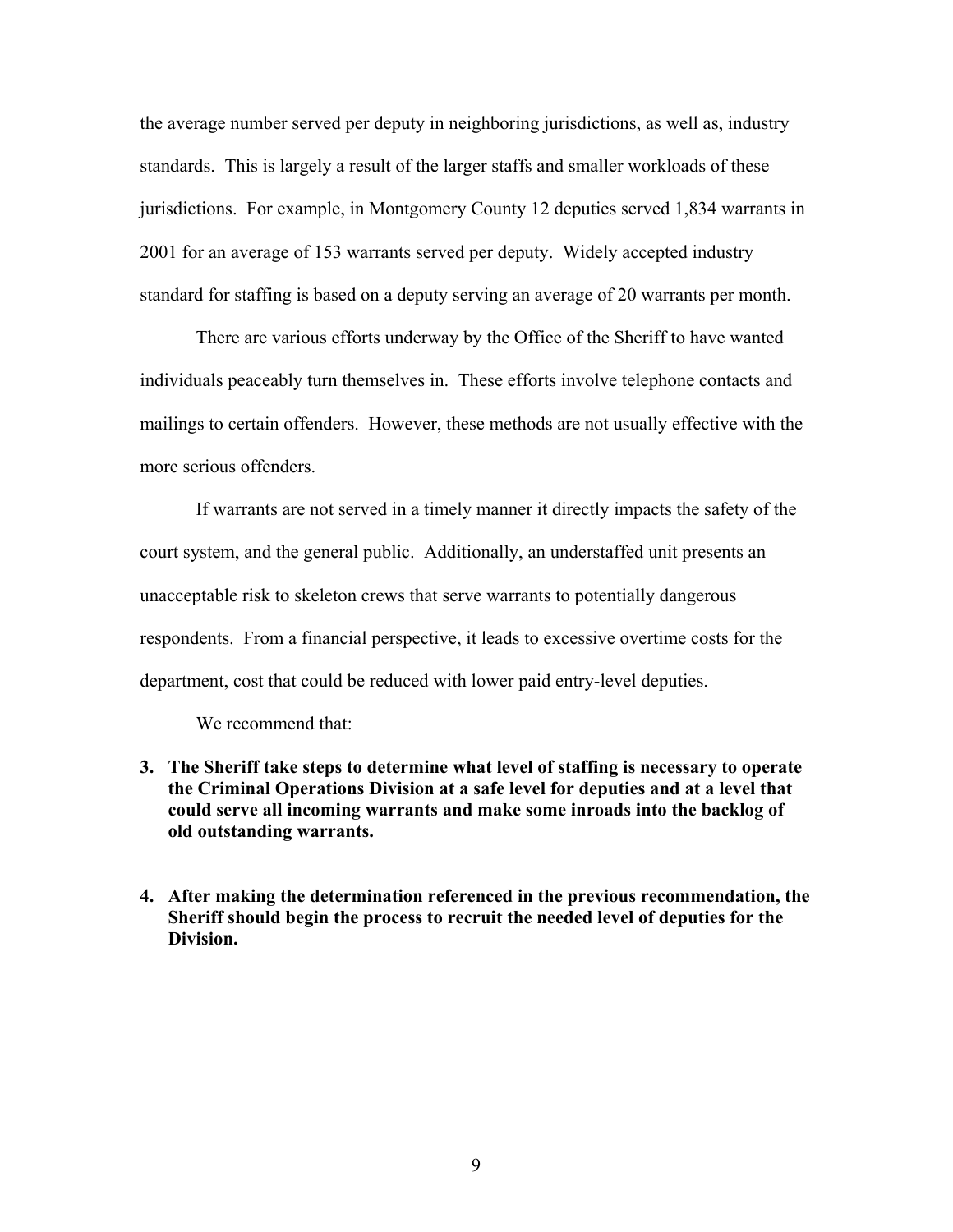### **CHAPTER 3**

### **AUTOMATED DATA PROCESSING**

### INTRODUCTION AND SCOPE

 The Office of the Sheriff uses a variety of software applications that are accessed from either personal computers or from terminals connected to mainframe computers. These applications include, among others, the County's standard suite of Microsoft Office Professional products, a specialized identification card creation application and its associated database files, as well as, high level applications used to track active warrants and civil orders issued by the District and Circuit Courts. The Department also has the capability to access computerized national crime information systems maintained by other State and Federal law enforcement agencies, e.g. the National Crime Information Center (NCIC) and Maryland Interagency Law Enforcement System (MILES).

 During this audit, we evaluated the Department's internal data processing planning, internal data processing organization, and data processing policies and training. We also evaluated the internal data processing controls associated with the employee identification card systems, and the accessibility of major data base information to the Deputy Sheriffs. We have selected for presentation in this chapter those areas for which we are recommending improvements or which otherwise merit discussion.

# FINDINGS, COMMENTS, AND RECOMMENDATIONS

#### Data Processing Planning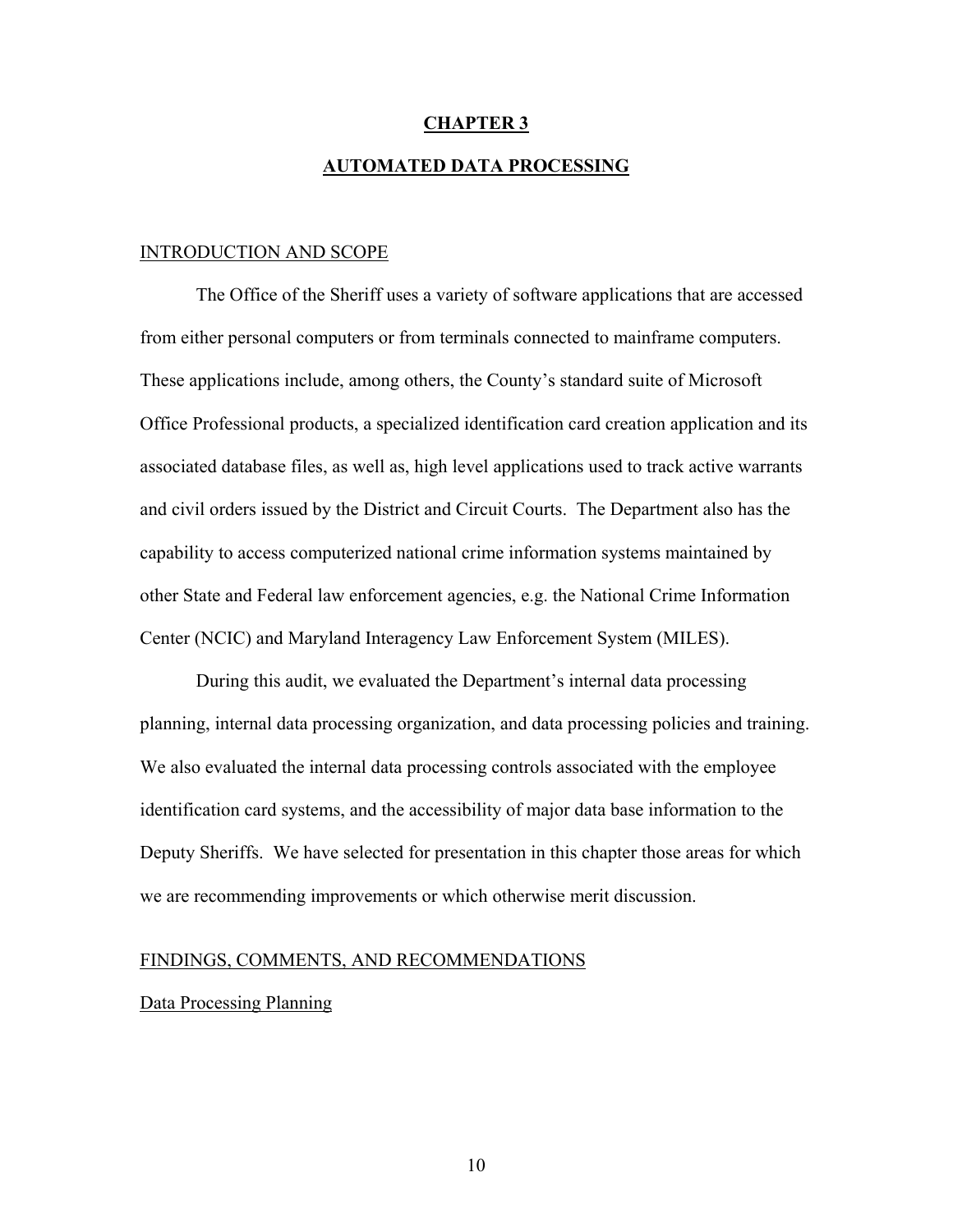Rapidly evolving data processing technologies are assisting all levels of management in improving both productivity and resource utilization; however, it is becoming increasingly important that the using community match these technologies correctly to the appropriate resources if the full benefits of newly evolving technologies are to be achieved. This match can only be achieved through the judicious review of needs, timing, and funding.

During the course of the audit, we determined that the Sheriff had aggressively pursued these criteria and had formulated a plan that addressed the triad of needs, funds, and time. This effort has been promulgated in the Office of the Sheriff's Strategic Management Plan 2002/2003 (SMP-02/03).

Our review of the SMP-02/03 determined that both the short and long range planning horizons required to guide the technology needs of the Office of the Sheriff had been carefully identified and that quantifiable requirements had been defined within the plan. However, we were unable to ascertain that the Sheriff has put in place an on-going process to insure that the SMP-02/03 will be periodically revisited, reviewed, and amended to address changing situations in both the short and long range planning horizons of the Office of the Sheriff.

We recommend that:

- **1. The Sheriff develops and implements an on-going technology assessment and planning committee, or such other mechanism as deemed appropriate, to revisit the SMP-02/03 baseline document on a suggested quarterly basis but such reviews should not span a period longer than semi-annually.**
- **2. The recommended committee should prepare a written addendum to the SMP-02/03 document and submit this report directly to the Sheriff for his consideration and actions as considered appropriate. The committee reports should address the triad of needs, time, and funds; as well as, defining progress achieved toward the baseline report objectives.**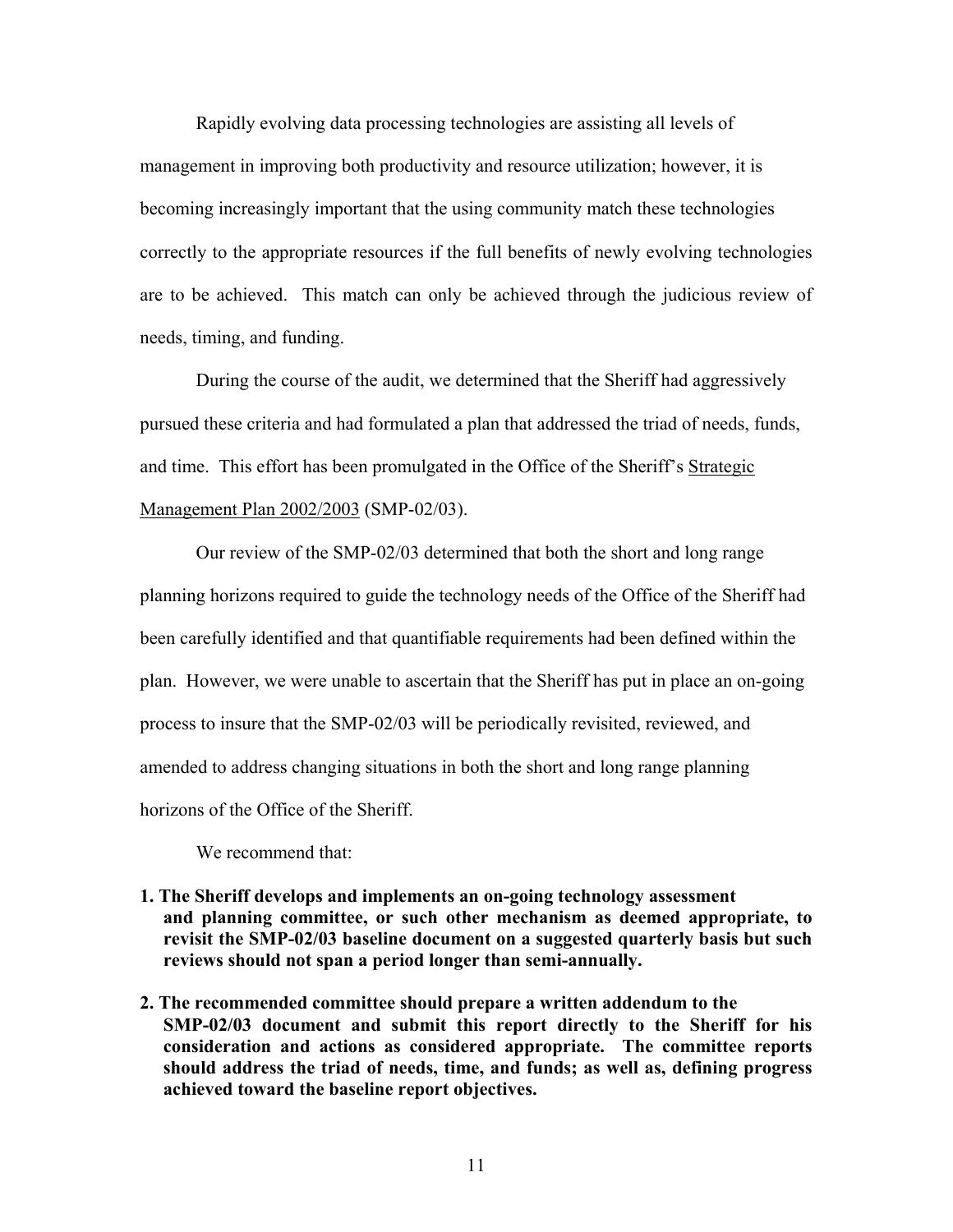### Data Processing Organization

 Properly managing an organization's information assets has always presented unique challenges for all levels of management and staff. While it was once possible for an organization to copy and implement a successful static information management approach for their organization; the current volume of information that must be processed rapidly and the constantly evolving support technologies demand that internal organizations pursue more dynamic information management constructs.

 As part of this audit we evaluated the Office's internal information management organization. Our evaluation indicated that only one position is actually assigned data processing related responsibilities and these duties range from providing direct technical support to managing data processing related security functions. The data processing related segments of the Office's Strategic Management Plan 2002/2003 indicates an awareness of the need to address the inter-relationships of these technologies with the operational and administrative aspects of the Office. However, the approach seems to have been an ad hoc effort and a formal internal structure does not exist to support coordination of technology resources in an ongoing fashion.

 Generally accepted approaches for managing or coordinating data processing activities within a diverse organization span the range of a single point of responsibility, to a designated planning unit or, to a multi-user coordinating committee. Whatever structure is selected it is important that it have tenure and that its responsibilities and reporting structure be clearly defined.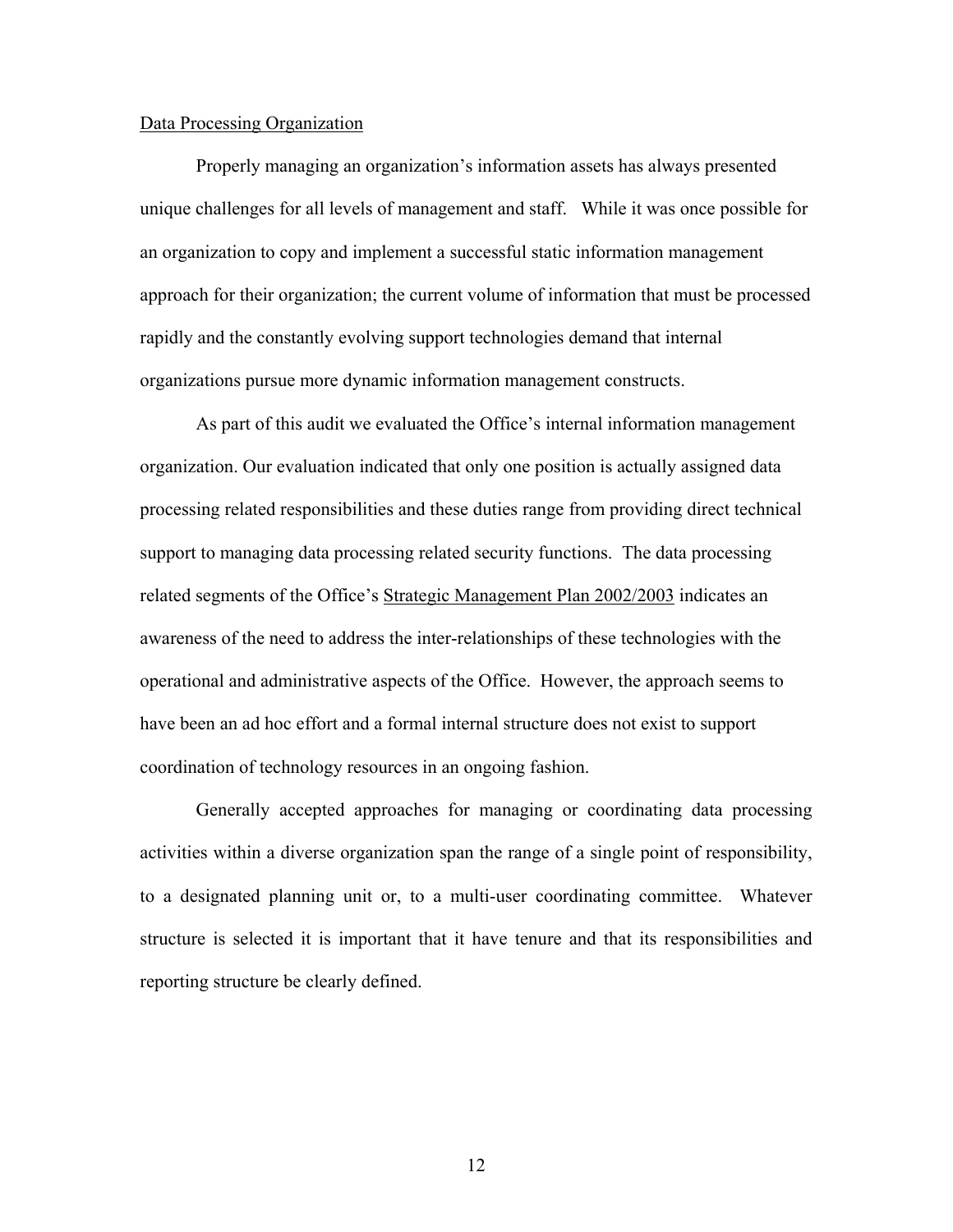We recommend that:

**3. The Sheriff should evaluate the internal needs and existing responsibilities for managing the Office's data processing resources. From this evaluation the Sheriff should establish a data processing management structure charging staff with specific responsibilities for evaluating needs, coordinating resources, and developing plans to accomplish the short and long-range data processing requirements of the Office.** 

#### Data Processing Policies and Procedures

Effective data processing (DP) policies and procedures may be developed using a variety of methods such as a specific staff assignment, formulation by a DP policies committee, or by the use of an outside source to formulate DP policies and procedures that are then adopted by management.

During the course of the audit activities, we evaluated the Office's process for insuring that staff is made aware of general County data processing policies that are distributed as formal administrative procedures. We also evaluated the Office's policies and procedures relating to specific internal data processing activities including the development responsibilities, periodic review responsibilities, and the internal distribution process associated with these policies and procedures.

At the time of the audit, the Office of County Executive had issued only two administrative procedures relating to data processing activities. Administrative Procedure 117, *Personal Computers in Prince George's County*, dated August 3, 1989, and Administrative Procedure 119, *Electronic Information Policy*, dated March 6, 2000.

Office of the Sheriff employees currently participating in new employee orientation are provided a copy of Administrative Procedure 119 and are required to sign an acknowledgement of receipt statement that is then made a part of their official personnel record. Exposing employees hired before Administrative Procedure 119 was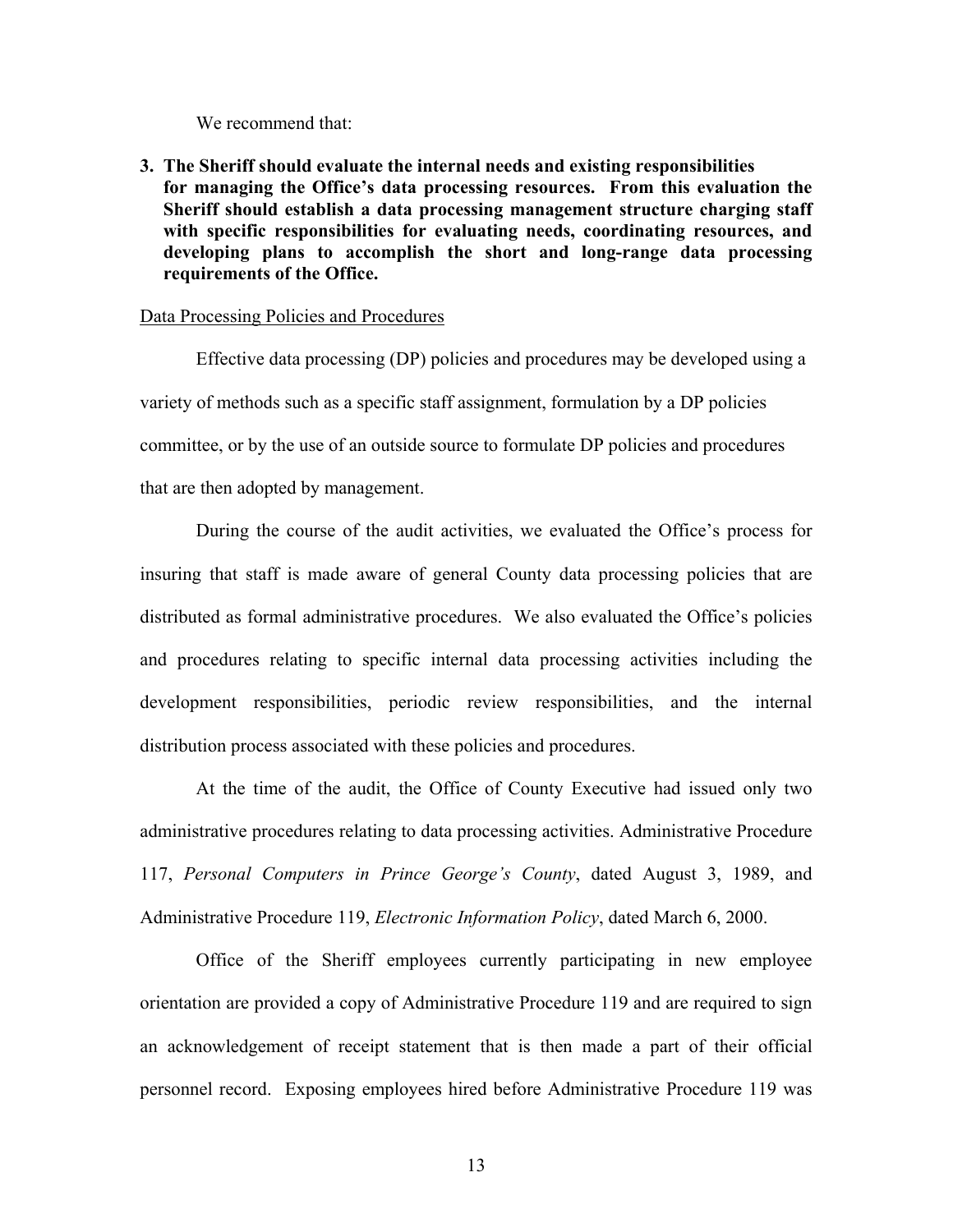included in the new employee orientation was a much less structured process that did not insure that these employees would be made aware of the contents of Administrative Procedure 119 subsequent to its issuance. Administrative Procedure 117 has never been distributed as part of the new employee orientation program and we were unable to ascertain that any consistent method existed within the administrative structure of the Office of the Sheriff to insure that the contents of Administrative Procedure 117 were made known to the employees of the Office.

We recommend that:

**5. The Administration Division of the Office of the Sheriff formulate a process, acceptable to the Sheriff, to insure that all Office employees are made aware of the contents of Administrative Procedures 117 and 119; as well as, any future data processing related administrative procedures that are deemed to be of significant interest to the employees of the Office. This process must make this type of information know to all current and future employees of the Office.** 

While the Office of the County Executive issues the formal administrative procedures, there is always a need within an operating entity to disseminate policy or procedural information within the bounds of the organization. During our audit we determined that this internal distribution of information is accomplished by using the Sheriff's Department Standard Operating Procedures Manual (SOP), general orders, or specific memoranda. We reviewed specific SOP's, general orders, and memoranda relating to data processing activities and responsibilities and found this to be an acceptable process for distributing information and assigning specific data processing responsibilities. Discussions with staff indicated an awareness of the distribution process; as well as, knowledge of those items addressing data processing functions with which they were involved.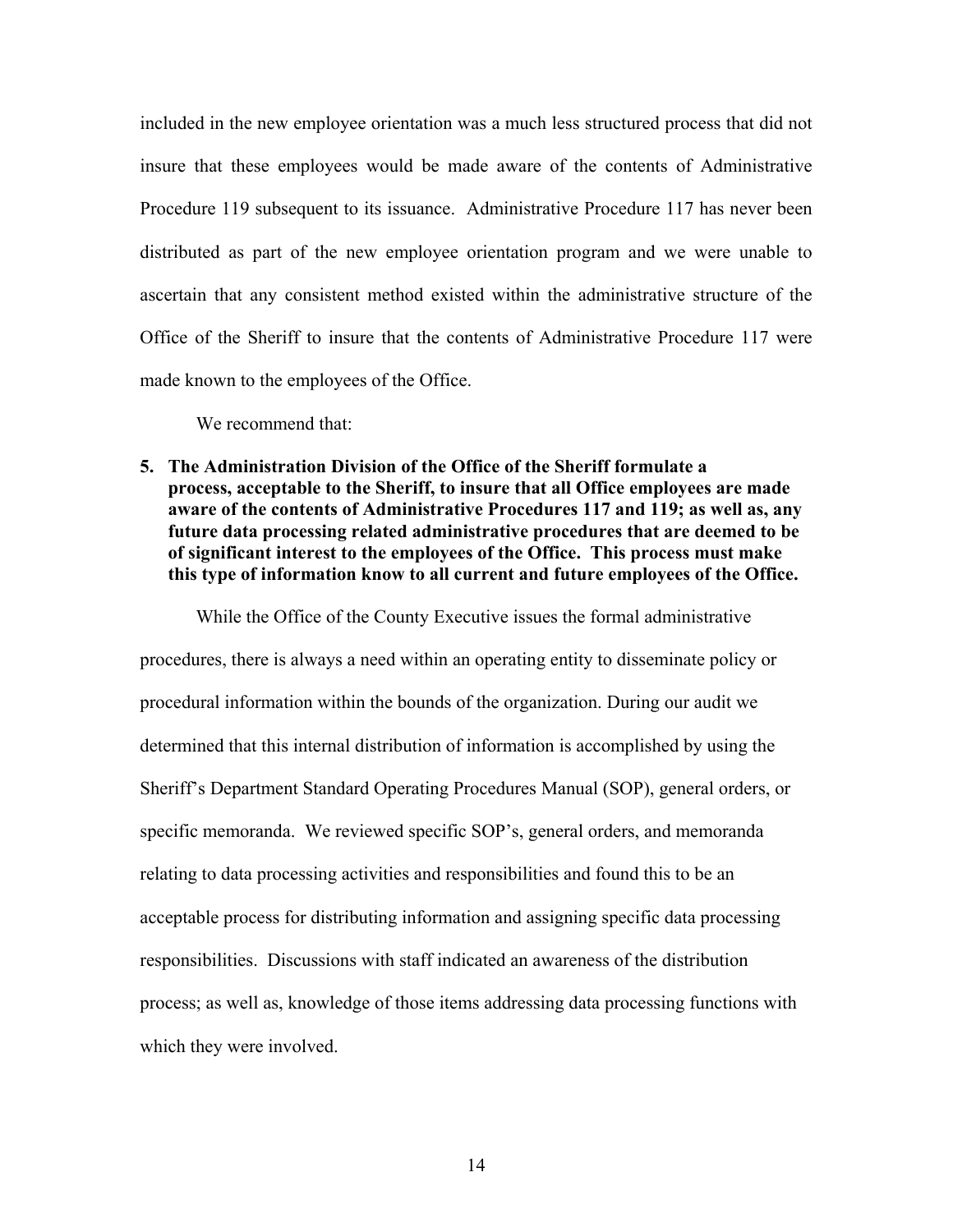### Data Processing Related Training

The Office of the Sheriff uses a variety of data processing devices and applications in the day-to-day functions of the Office, Bureaus, and Sections. During the audit we reviewed the methods and documentation used by the Office to provide user training for major data processing applications, i.e. the Warrant System, the Domestic Violence System, the Civil System and the Identification Card System. We also reviewed the level of training received by the staff responsible for maintaining the data processing related security systems of the Courthouse.

We determined that the training received by the only staffer responsible for the data processing related Courthouse security systems was adequate, that the systems were well documented, and that the documentation satisfactorily supplemented the level of training. While the current staffer is very knowledgeable and well trained we consider this reliance upon a single trained resource to be detrimental to the Office's long range efficiency. Redundancy or backup should be considered a basic tenet for any critical data processing system or related responsibilities.

We recommend that:

# **6. The head of the Bureau of Court Services should identify an additional individual to receive training on maintaining the Courthouse security systems and that this individual should then be designated by the Sheriff to share the Courthouse security system's maintenance responsibilities with the current designee.**

The other areas reviewed indicated that excessive reliance has been placed upon unstructured on-the-job training and minimal or outdated documentation. During the audit and discussions with Bureau of Court Services staff we determined that training in the proper use of the Identification Card System equipment and the overall procedures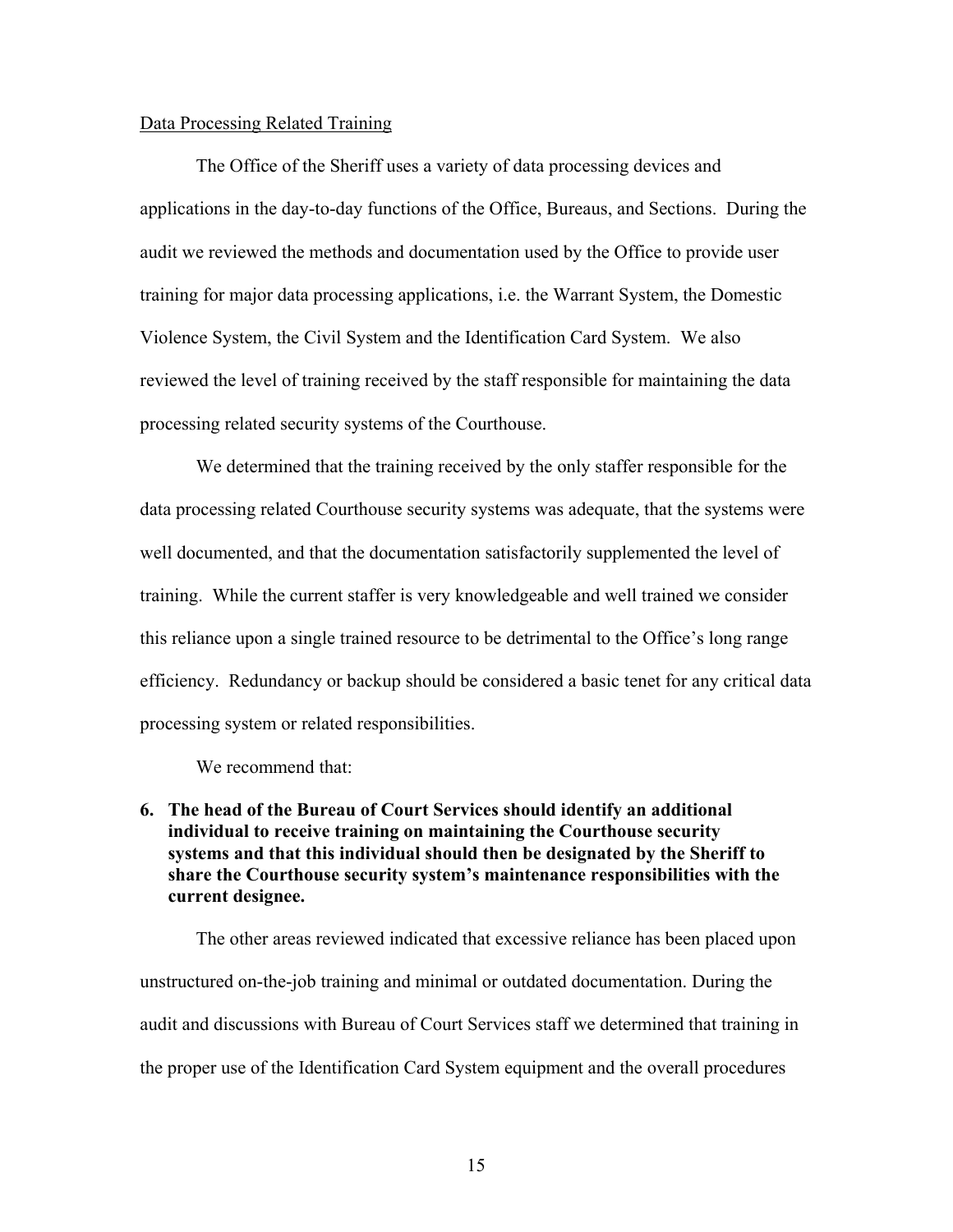consisted of a Public Safety Aide (PSA), who has limited knowledge of the system and the overall security process and without structured training material, was the principal trainer of another Public Safety Aide in the use of the application. We were advised that this was the normal training approach on this particular application. At the time of our fieldwork only three PSA's were considered, by the Bureau staff, to be adequately trained and all three had been trained in this manner. However, one of the three trained PSA's had already been reassigned to another security area and no longer had access to the System.

There was no organized training material available to guide the trainees or to assist the Bureau staff in evaluating their level of competence on the Identification Card System and knowledge of the related processes. The requirements to learn and to properly use the Identification Card System were not specifically documented in the position descriptions of the PSA's but were considered to fall under the "other duties" provisions of their position descriptions.

We recommend that:

- **7. The Sheriff should assign Identification Card System training responsibilities to a Deputy Sheriff from within the Bureau of Court Services or the Technical Services Section.**
- **8. The designated trainer should develop standard training material, including checklists that address both the identification card application and the equipment used with the system to produce the identification cards. Additional standard training material should also be developed that gives the trainee a working knowledge of the overall process and the importance the identification card system contributes to the complete Courthouse security program.**
- **9. The designated trainer should insure that upon completion of the training program, a letter designating the trainee as being fully qualified in working with the Identification Card System is placed within the personnel folder of the trainee.**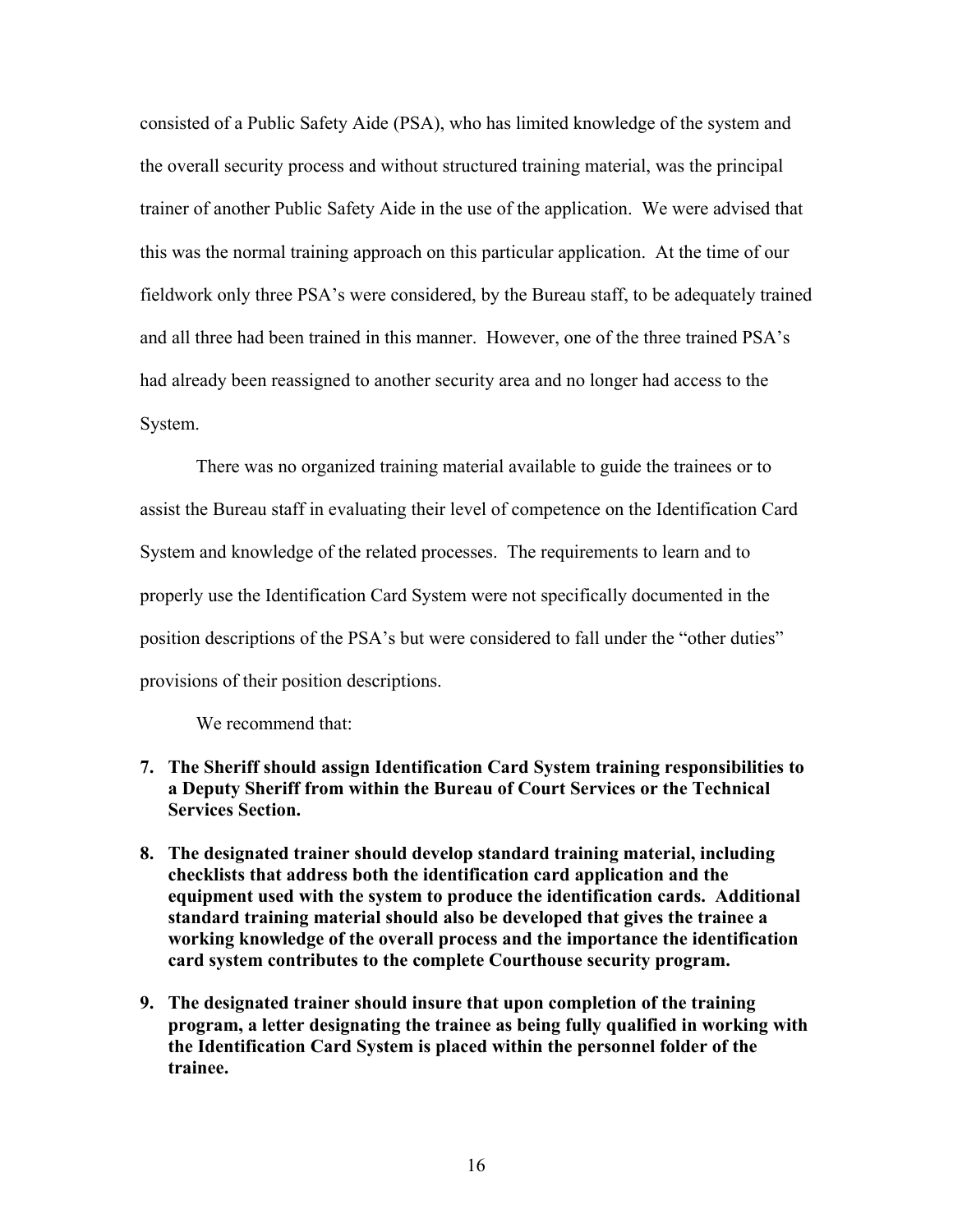### Identification Card System Internal Controls

Following the terrorist attacks of September 2001 attention to security systems and programs throughout the United States received renewed attention. Public buildings, gatherings of large numbers of people, and other high visibility elements of our infrastructure were believed to be potential targets for additional terrorist activities. Historically radical elements, whether foreign or domestic, have targeted law enforcement facilities for random terrorist attacks. Their intentions are not only to cause death and injury, but also to weaken the confidence of the public in the abilities of the law enforcement community to adequately protect the populace.

During this audit we selected for review the Office of the Sheriff's process of preparing, tracking, and utilizing identification documents granting access to the Upper Marlboro Court House and other facilities within Upper Marlboro for which the Sheriff had security responsibilities. However, because of the sensitive nature of the information and the recommendations based on the findings, this portion of the report has been given restricted distribution as our management letter of October 15, 2003.

### Database Access and Security

Controlling access to and security of information maintained within any organization's database files requires a significant level of attention and resource commitment the importance of which cannot be over emphasized. Database files frequently contain sensitive information that must be protected either from tampering and unauthorized disclosure or information critical to the mission or functions of the organization that has created the database files.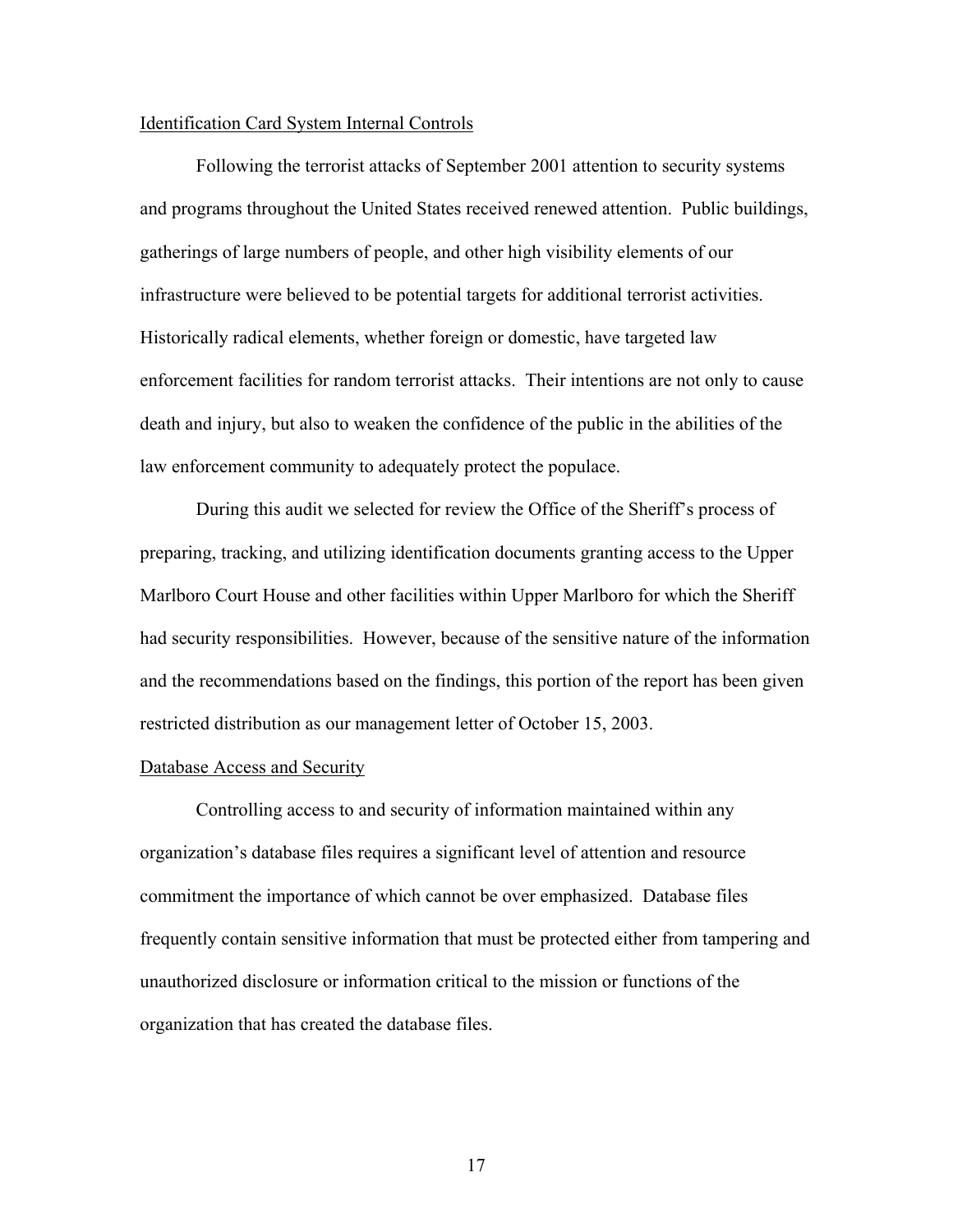During our audit work we evaluated the security and access rights to three files that were considered to be critical to the mission of the Office. The selected files are used to record and track civil papers, domestic violence orders, and warrants. Data associated with all three functions resides on the County's mainframe computer and is processed using applications that also reside upon the same mainframe computer. We concluded that the physical security afforded the County's mainframe computer also provides adequate physical security for the cited files and related applications.

However, our evaluation of user access to the database files revealed several significant weaknesses that jeopardize the inviolability of the database information. When a list of users having access to the warrants system was reviewed it was determined that three agencies had been given access in violation of COMAR Title 10, Subtitle 2 that restricts access to criminal justice agencies.

We recommend that:

# **10. The Information Technology Coordinator for the Office of the Sheriff develop and implement a user access monitoring procedure to insure compliance with the provisions of COMAR Title 10, Subtitle 2.**

Additionally, approximately 14 Office users who had been given access to the database files based on the duties of their position were found to still have active access codes although they were no longer entitled to access because they had been reassigned to other duties within the Office, moved to another agency, retired or otherwise left County's employment.

We recommend that:

**11. The Information Technology Coordinator, with the approval of the Sheriff, should develop a procedure to control acquiring, activating, and terminating user access codes to the database files governed by COMAR Title 10, Subtitle 2. The procedure should include provisions requiring Bureau and**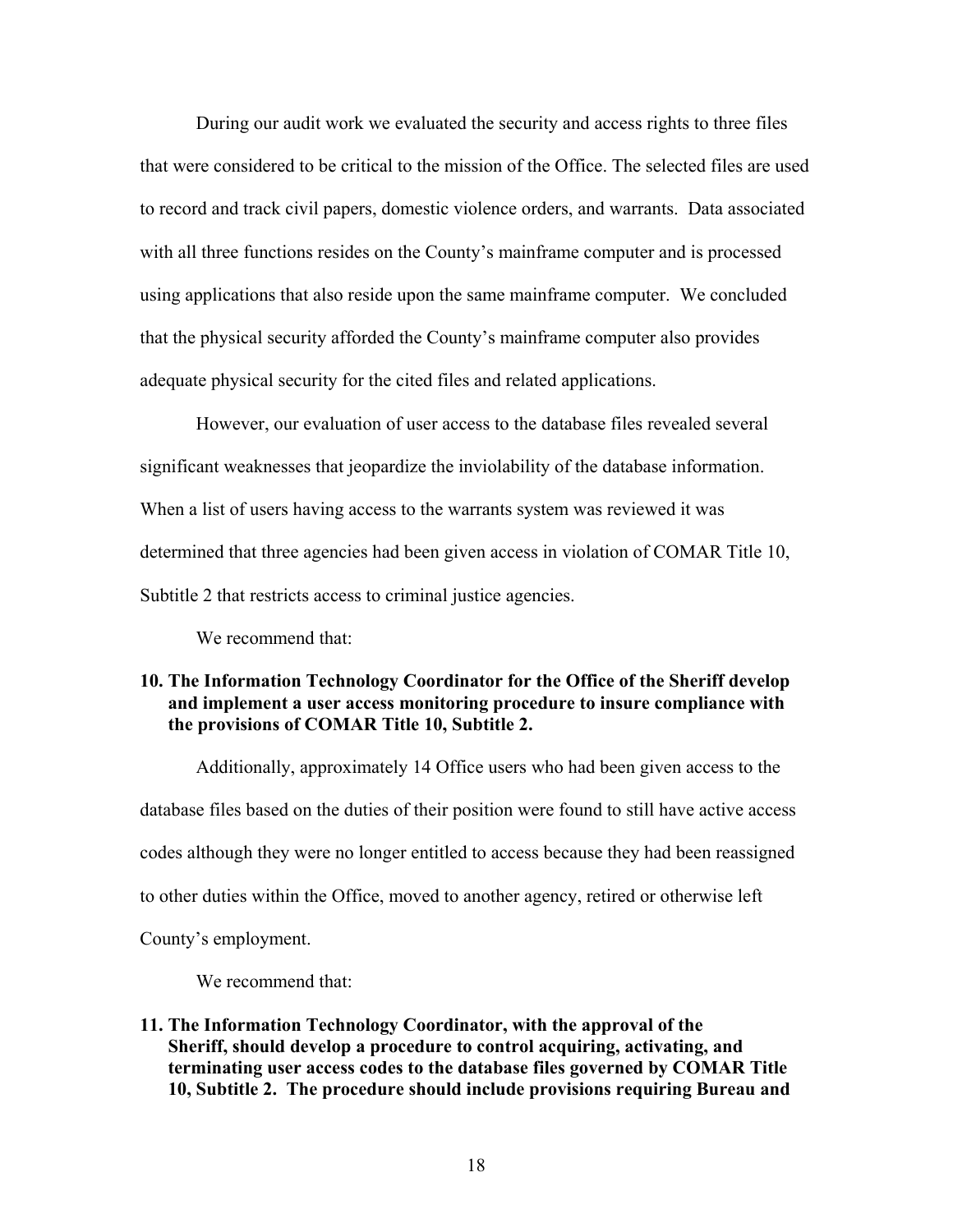**Section heads to notify the Information Technology Coordinator of any personnel changes requiring the activation or termination of user access to the COMAR related database files. The procedure should also require that the Information Technology Coordinator periodically conduct, but not exceeding once a year, a complete review of all active user access codes. Following the review and any necessary corrective actions, the valid user access list should then be certified to the Sheriff as meeting the intent of COMAR Title 10, Subtitle** 

Data users and application planners have found it impossible to construct and implement a single database file that meets all the needs of the using community. Mission needs, requirements, data identification, and data availability frequently evolve at different stages of an application or database structure's development. Frequently mission requirements preceded the availability of automated data processing systems and relied upon paper records to support mission requirements; or legislative actions and legal precedents required that a complete paper trail be maintained in lieu of an electronic trail; or paper based information was the only practical way to insure that the information is accurately transferred from the originating source to the intended destination of the information. This complex combination of situations is not unusual when the origin of the information or data is within our legal system.

During our audit activities concerning database file source and processing patterns we determined that the Deputy Sheriffs encounter data availability problems that may present unique personal safety problems. The Sheriff is tasked with serving Court originated warrants, domestic violence orders, and civil papers. Information relating to these items is maintained in three separate database files and the Deputy Sheriffs who must serve these papers cannot extract information from all three files through a single report.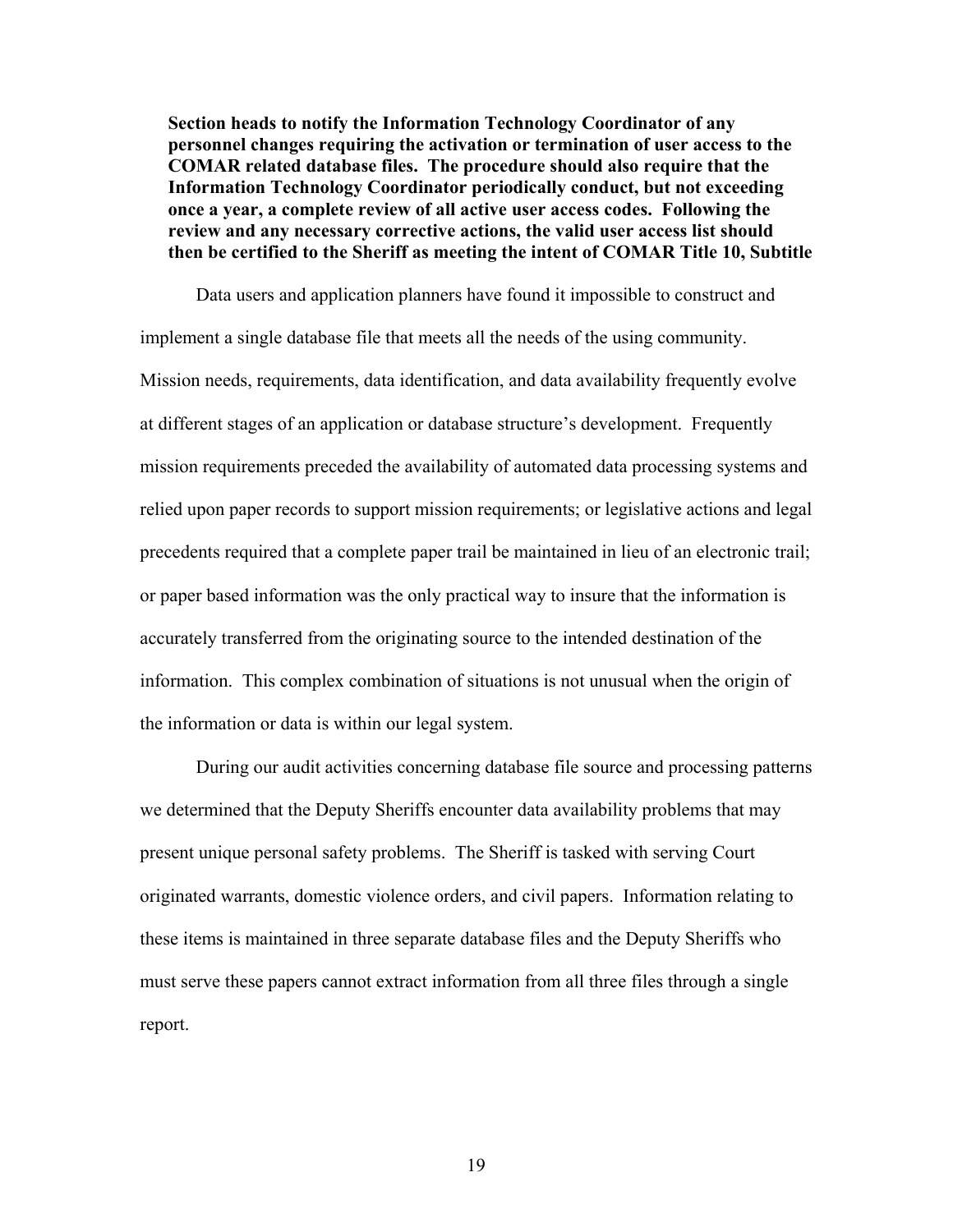It is our opinion that this lack of interconnectivity can place the safety of a Deputy at risk. It is possible that when extracting information from one database file contained in any one of the three separate database files that critical information that could alert the Deputy to an increased threat or risk level will not be readily available to the Deputy because it is resident in one or more of the database files that was not interrogated.

We recommend that:

**12. The Chief Administrative Officer task the Director of the Office of Information Technology, in cooperation with the Sheriff, to investigate and resolve the lack of database file interconnectivity with the intent of eliminating the risk of incomplete data access and to lessen the personal risk level of the Deputy Sheriffs when they are serving Court ordered documents while relying on extracted database information.**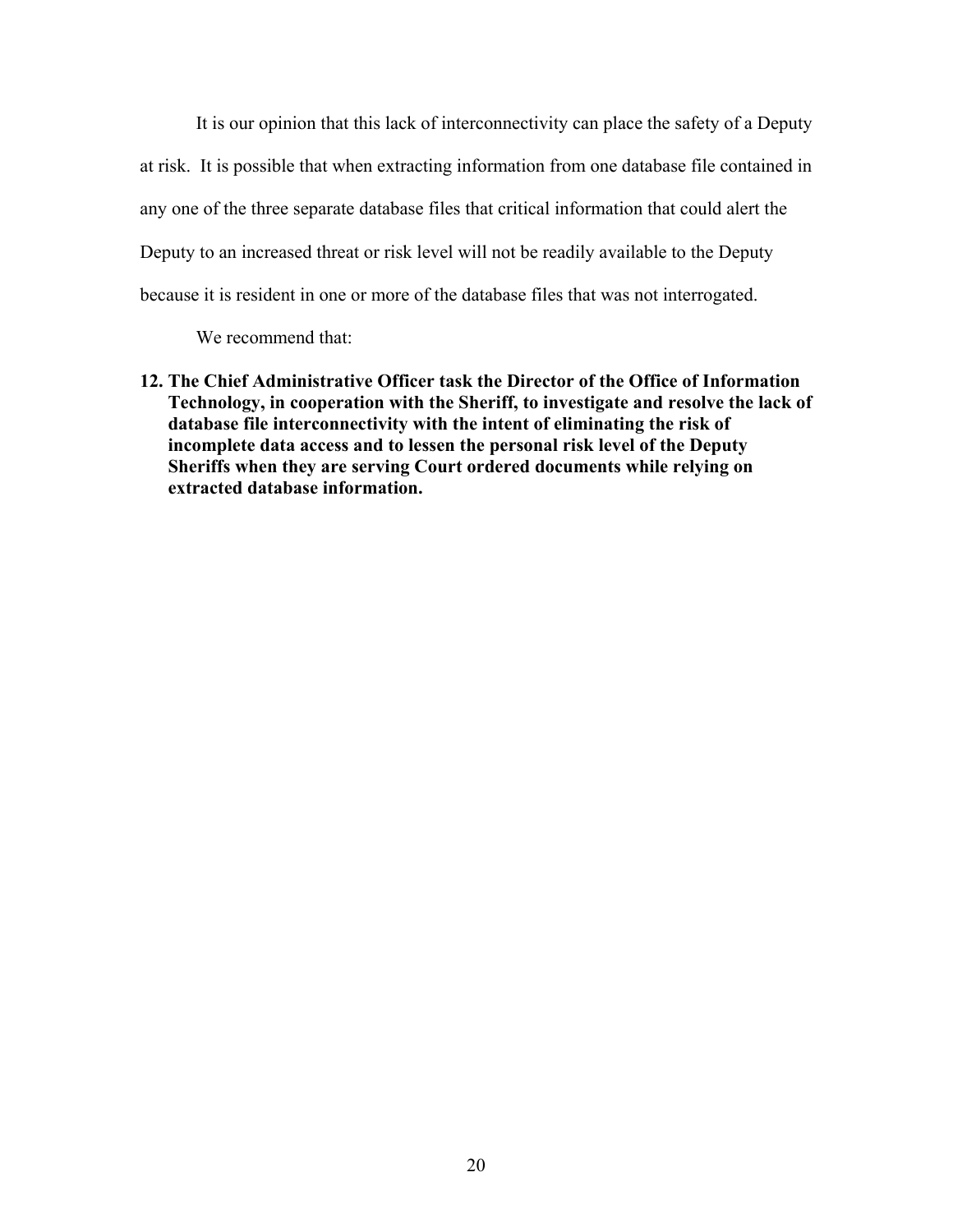# **CHAPTER 4**

### **OVERTIME USAGE**

#### INTRODUCTION AND SCOPE

 The Prince George's County Office of the Sheriff routinely uses overtime compensation to provide necessary services of the department which cannot be accomplished in a regular work day. The scope of our review was to determine if the department has a general policy for the use and assignment of overtime, if time sheets are properly reviewed and signed by supervisors, and if the total daily work hours exceed what could reasonably be expected in a regular work day. During our audit, we examined the overtime usage of ten employees who had accumulated the highest dollar amount of overtime compensation during the past fiscal year.

# FINDINGS, COMMENTS AND RECOMMENDATIONS

 Upon our review of the financial records of the Office of the Sheriff, we found that the budgeted overtime compensation for fiscal years 2000, 2001 and 2002 was \$432,100, \$745,000 and \$740,000, respectively. During those same three fiscal years, actual overtime paid was \$3,597,809, \$2,028,060, and \$2,187,099, resulting in an overexpenditure for those three fiscal years of \$3,165,709, \$1,203,060 and \$1,447,099, respectively. Discussions with staff of the Office of the Sheriff and a review of written documentation revealed that the department aggressively used overtime to perform required services which could not be accomplished due to reduced staffing levels.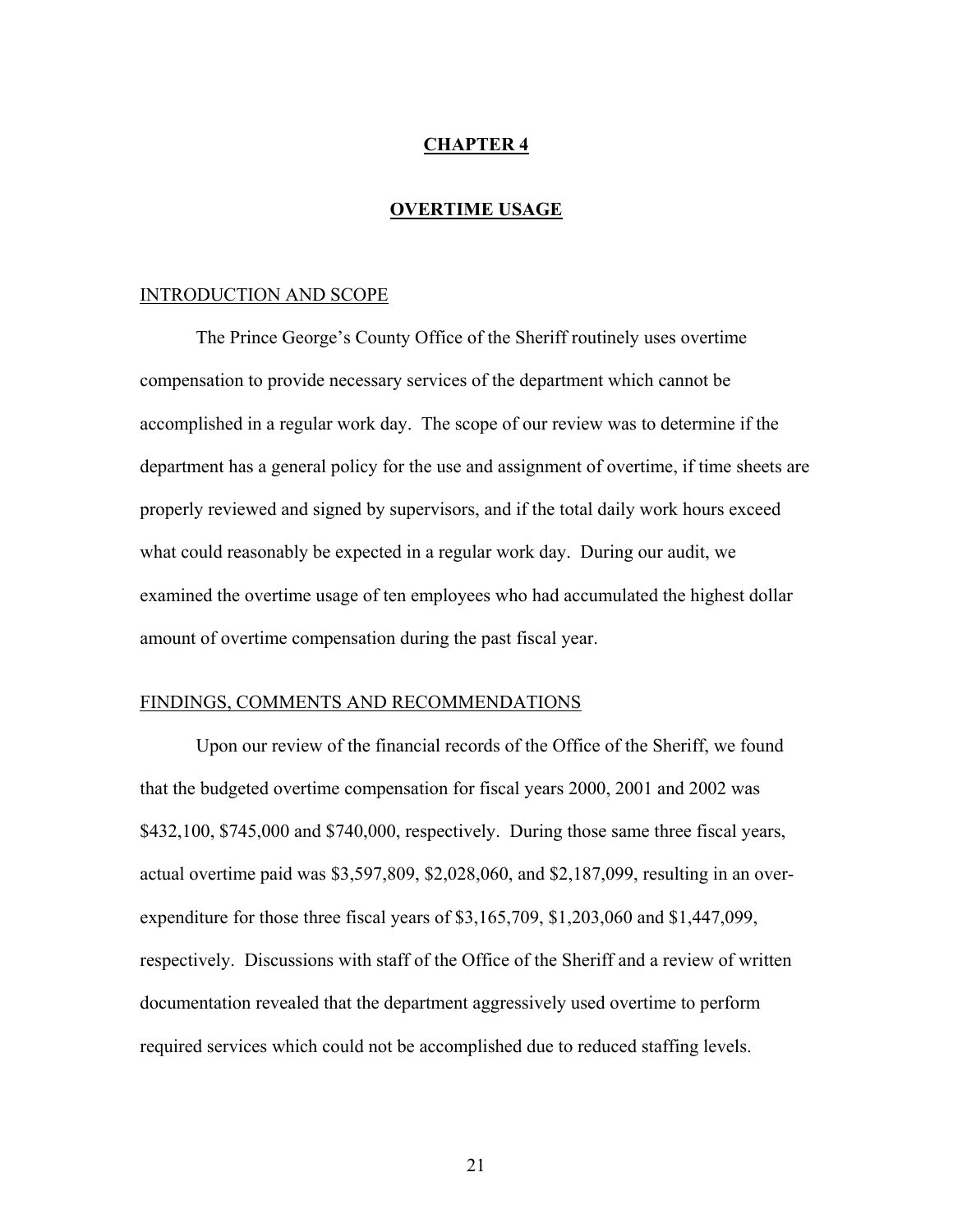Beginning in July 2000, the Office of the Sheriff initiated a plan of action to use overtime hours for service of the large volume of court papers assigned to the department. The plan was to utilize up to ten employees each day to serve court papers in the evenings. The plan was offered on a voluntary basis to Deputy Sheriffs with the rank of Sergeant or below and appropriate civilian employees. Court papers to be served consist of (1) domestic violence/peace orders; (2) Emergency Psychiatric Evaluation orders; (3) landlord-Tenant tack-ups and (4) civil process/ex-parte orders and criminal warrants. In addition, overtime hours are used to perform Saturday evictions when necessary. According to the department staff, when assigning personnel the domestic violence and warrant papers are considered highest priority since they deal with potentially dangerous situations, and many of the papers have a time limit within which they must be served.

 In an lnter-Office Memorandum dated June 26, 2000, the then Chief Assistant Sheriff outlined guidelines for what work is to be accomplished and the reporting requirements to track time expended by an employee assigned to the evening overtime project. The standard operating procedures did not contain guidelines for the number of overtime hours an individual employee can work in a day, a pay period or annually.

 We reviewed the time sheets for the ten selected employees to determine how frequently each employee worked overtime in a pay period and the average number of hours worked in one day. These ten employees earned \$471,416 in overtime during FY 2001, and individual overtime earnings ranged from \$29,240 to \$88,593. We examined one time sheet for each of these employees for each month of calendar year 2001 to determine the number of hours and days each employee worked in a pay period and that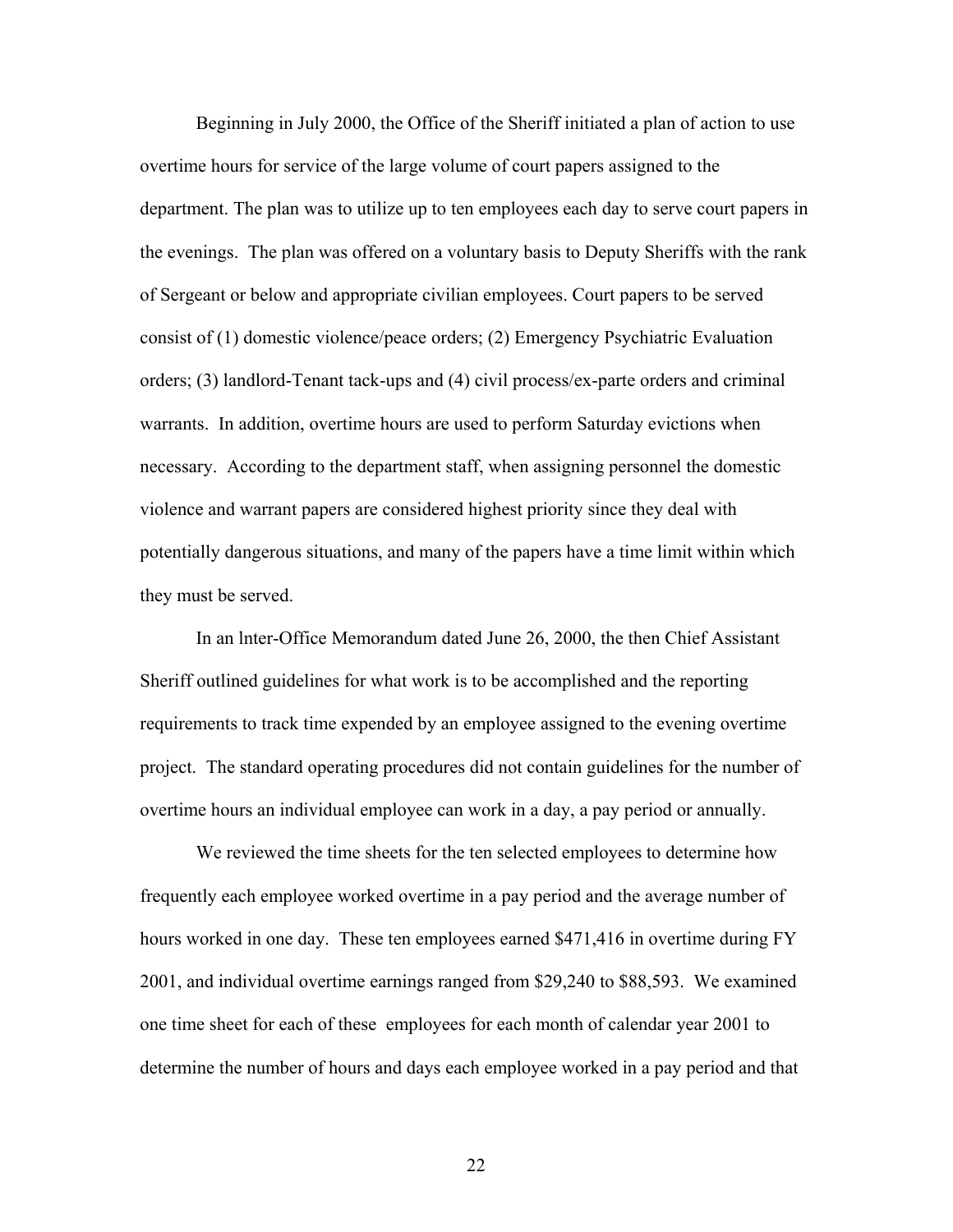the time sheets were signed by supervisors. We found no reportable deficiencies. The average number of overtime hours worked in one pay period ranged from 37 to 68.5 hours, with one employee working 106 overtime hours in 13 days during one pay period.

 Through our discussion with the staff from the Office of the Sheriff and a review of inter-office memoranda, the department's priority for selecting personnel to work overtime is determined by those employees who demonstrate they are high producers in critical areas that require overtime coverage. Although this guideline for assigning staff to work specific areas is directed to provide the most efficient use of personnel, continued use of the same employees over a long period of time could diminish their physical and mental preparedness to perform regular daily duties. We therefore recommend:

**1. The Office of the Sheriff prepare written policies and procedures that establish guidelines for the number of overtime hours an employee may work in a given pay period. We suggest that the overtime hours permitted should not exceed 40 hours in one pay period for any one employee assigned overtime on a regular basis. The written procedures should also include the guideline that staff be rotated on overtime assignments to more evenly distribute the workload to a larger pool of employees.**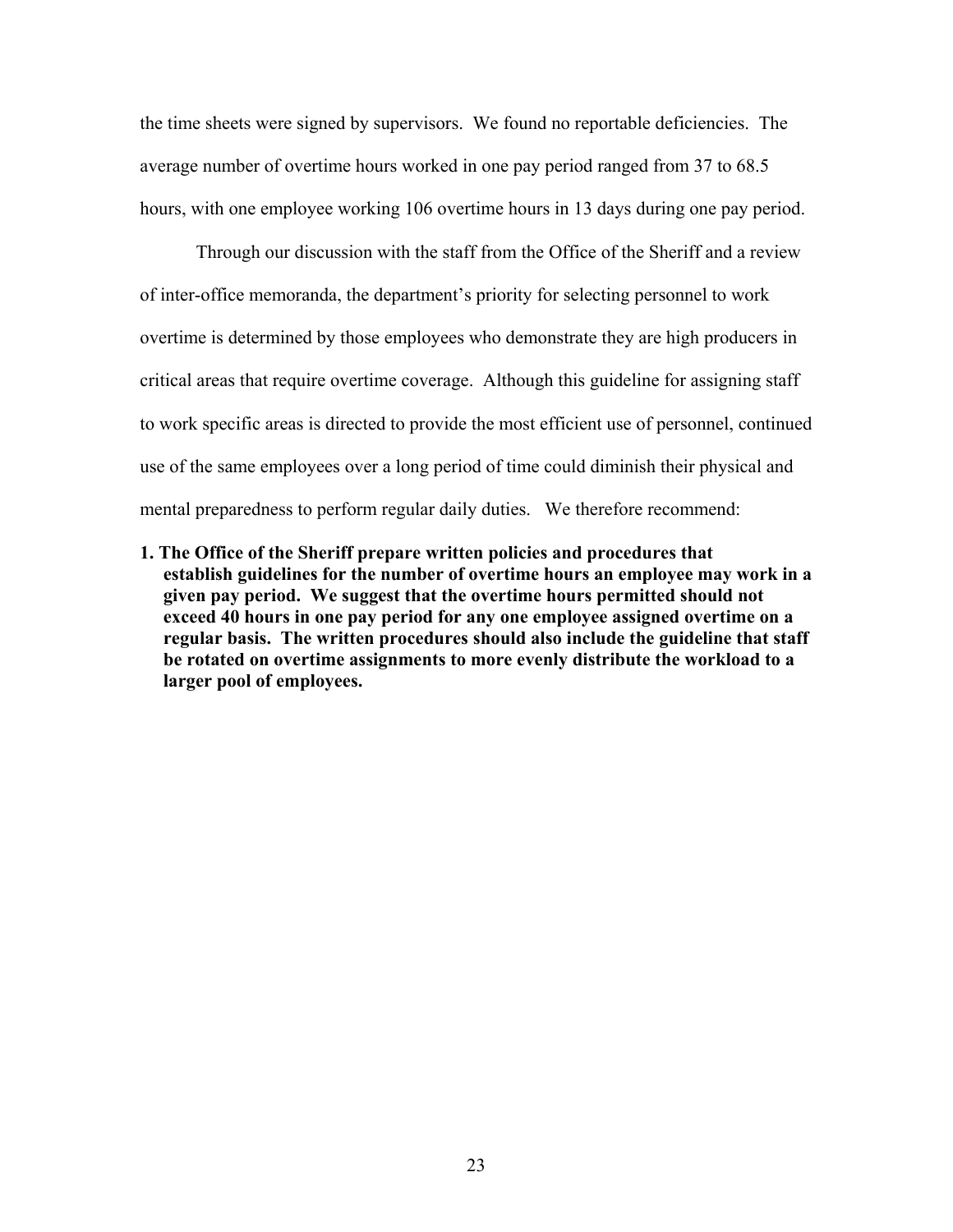#### **CHAPTER 5**

# **RECOVERED/CONFISCATED PROPERTY**

#### INTRODUCTION AND SCOPE

 The Office of the Sheriff's Property and Evidence Section is responsible for maintaining current inventories of supplies and equipment for staff, as well as the custody and safeguarding of recovered and confiscated property found or seized by Deputy Sheriffs.

When property is recovered or confiscated, it is the responsibility of the Deputy Sheriffs and the Property and Evidence Section to maintain strict accountability and control over that property, while adhering to the Office of the Sheriff's policies and procedures. According to Office of the Sheriff Procedures, the Property and Evidence Section shall only accept weapons and property recovered directly pursuant to a court order, or evidence, other than drugs, in any case where the Deputy Sheriff is the arresting or primary charging officer. Other than these two exceptions, the policies and procedures direct Deputies to transmit all recovered property to the Prince George's County Police Department's Property Warehouse. Firearms are transmitted to the County Police Firearms Examination Unit and drugs to the County Police Drug Lab.

 During our audit we reviewed the Office of the Sheriff's written policies and procedures for accuracy and completeness, compliance with those procedures, timeliness of the handling and transfer of property, and the final disposition of items recovered or confiscated.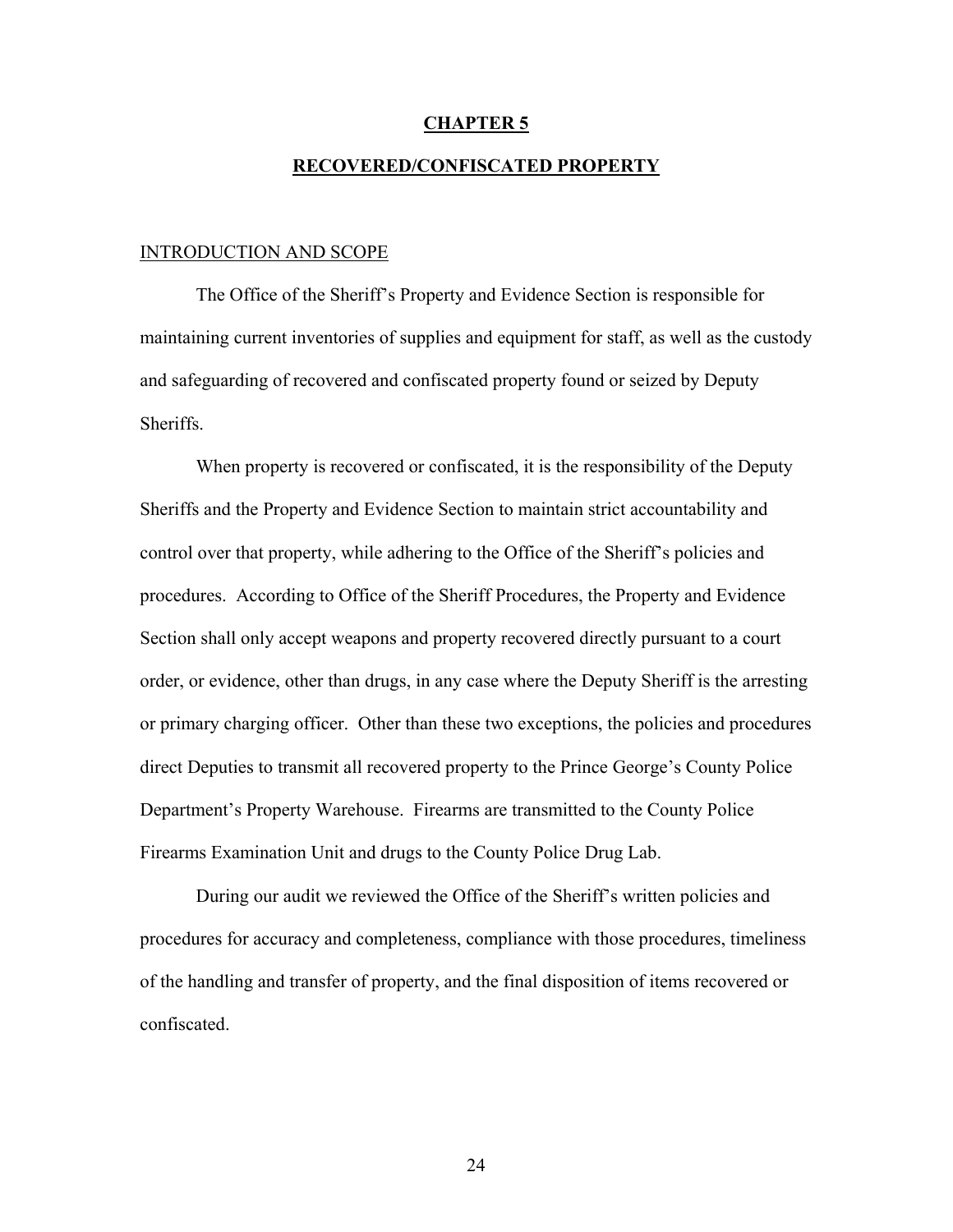#### FINDINGS, COMMENTS AND RECOMMENDATIONS

### Policies and Procedures

 Our review of the Office of the Sheriff's written policies and procedures for the handling of confiscated property revealed no significant deficiencies. At the time of our review we noted the Office of the Sheriff had issued an Inter-Office Memorandum dated August 1, 2000, which references General Order No. 403. General Order No. 403 and the memorandum provide the guidance for handling and processing recovered or confiscated property, however, both documents lack direction on the distribution of the property forms that are required to be completed by Deputy Sheriffs. We noted that General Order No. 403 has not been updated since 1993. The written policies and procedures should contain clear directions related to the distribution and record control of all required forms in order to properly track and safeguard the related confiscated property.

We recommend that:

# **1. The Office of the Sheriff review and revise General Order No. 403 and include direction related to the distribution of all required forms for the control and transfer of recovered or confiscated property.**

#### Preparation and Maintenance of Confiscated Property Record

In every case where property is recovered or confiscated, the Deputy Sheriffs are required to fill out an Office of the Sheriff Incident Report and a Prince George's County Property Recovered form (PGC form #1130). When property is transferred to the County's Police Department for storage or destruction, the Deputy Sheriffs are required to fill out a Prince George's County Police Department Incident Report form and a Prince George's County Police Department Record form. We reviewed the Property and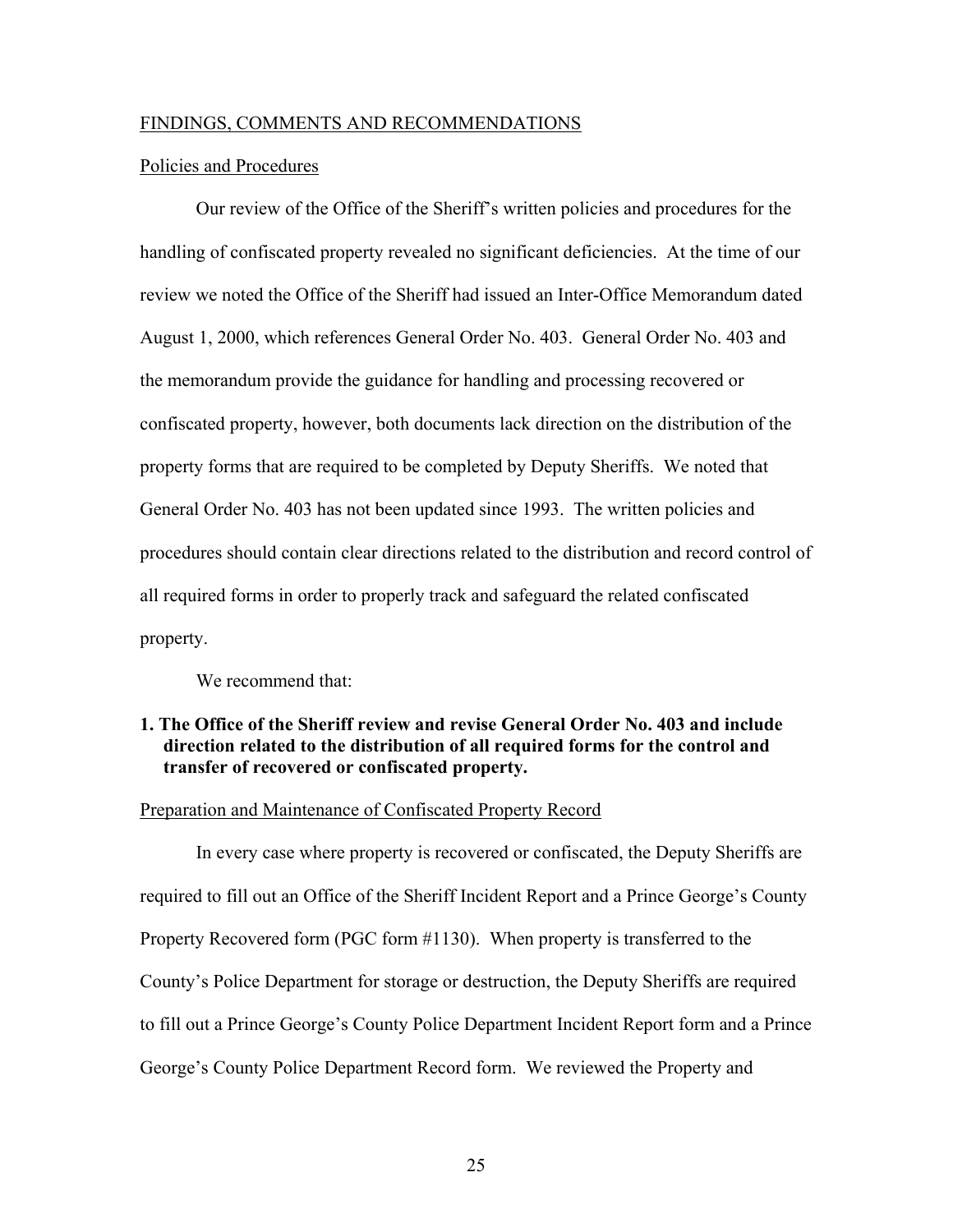Evidence Section's confiscated property records for January 2000 through August 2001 to determine whether the required documentation was being prepared and maintained. During this period there were 103 confiscated property incidents. For the period reviewed we found that 10, or 9.7%, of the Incident Reports were missing, and 71, or 68.9% of the Property Recovered forms were missing.

 Failure to prepare or maintain the proper documentation related to recovered or confiscated property severely diminishes internal control over such property.

We recommend that:

**2. The Sheriff direct the appropriate Office of the Sheriff personnel to ensure that all required recovered and confiscated property records are properly completed and maintained by the Property and Evidence Section. Additionally, with the implementation of recommendation number 1, the Office of the Sheriff's written policies and procedures should include directives on the related document completion and maintenance.** 

### Transfer of Property to the Police Department

 The Office of the Sheriff's General Order No. 403 states that all non-evidence property recovered or confiscated should be transferred to the Police Department Property Custodian no later than the next business day. Confiscated property records document the date property is taken into custody and the date property is transferred to the Police Department.

We reviewed property records to determine whether applicable recovered or confiscated property is being transferred to the Police Department in a timely manner. Out of 97 property cases reviewed, 43, or 44%, were transferred to the Police Department within the next business day. The remaining 54 items were transferred within a range of 4 days to 4 years. Based on the results of this testing, we feel that recovered or confiscated property is not being transferred in a timely manner.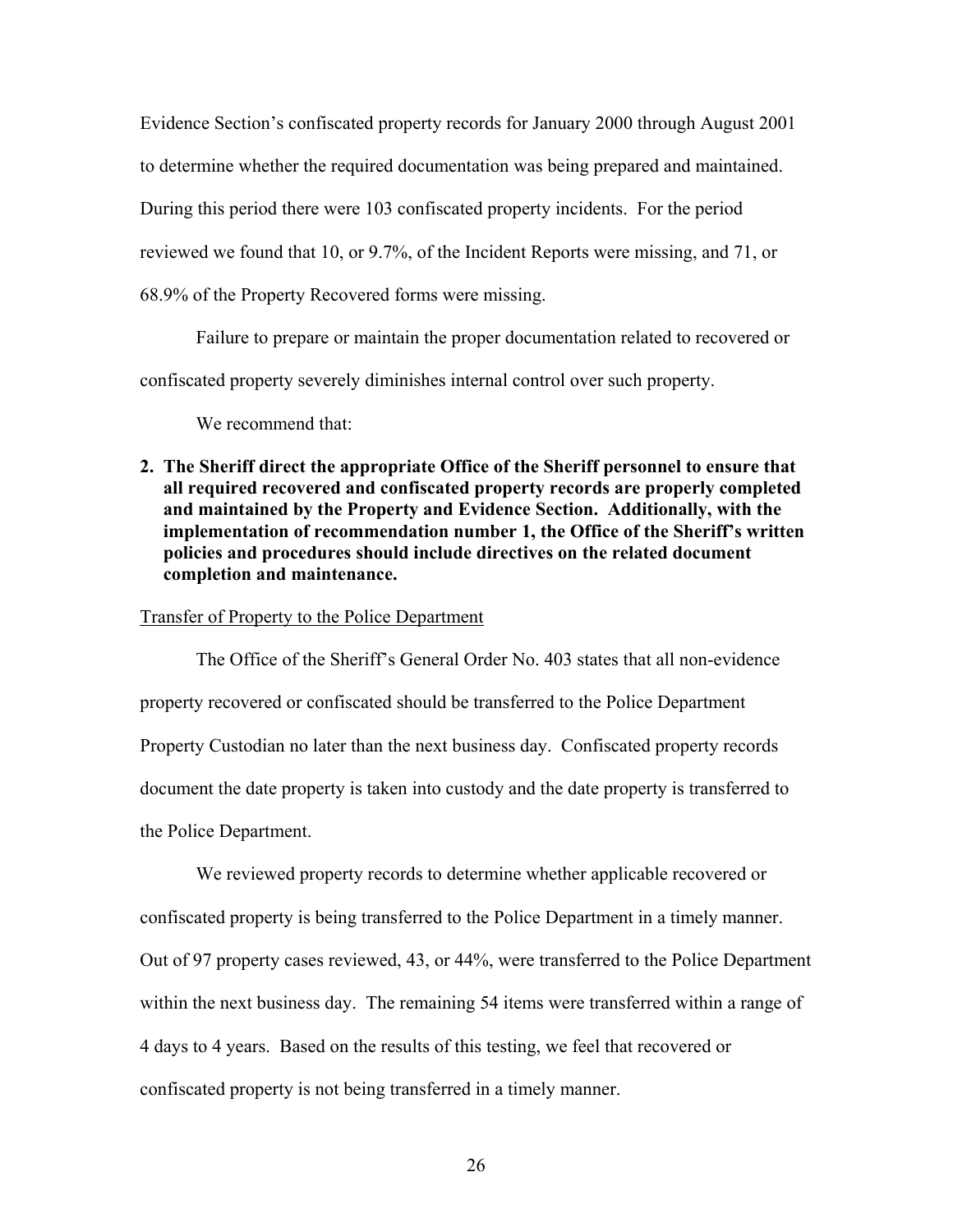In addition, on November 15, 2001, we conducted a complete inventory of property on hand to determine the number of items and the length of time the property has been in the custody of the Department.

 The Property and Evidence Section uses a separate locked room specifically for the storage of any confiscated or recovered property brought back by the deputies. When we inventoried the property items on November 15, 2001, we found a total of 66 items in storage in the Property and Evidence Section. There was also corresponding paper work for all of these items. We found that 25, or approximately 38%, of all the items had been turned in to the agency in 1987 by the Town of Colmar Manor's Police Department. According to agency staff, these items, which included 10 weapons, were turned in by the municipality when their police department's functions were eliminated. The Office of the Sheriff staff informed us that the property would be transferred to the County's Police Department for disposition as soon as the agency obtained confirmation from the municipality that it no longer wanted the property.

 Our review of the support for the other 41 items, which included 7 weapons, revealed that 2 items were taken as evidence in 1987, 26 items were confiscated or recovered in 1999, one item was recovered in 2000, and the remaining items were confiscated or recovered during 2001. It is our opinion that, although the agency has taken steps in 2001 to address excessive amounts of confiscated and recovered property being held in storage, they are still not in compliance with their policy and procedures pertaining to the transfer of property to the Police Department for storage or destruction.